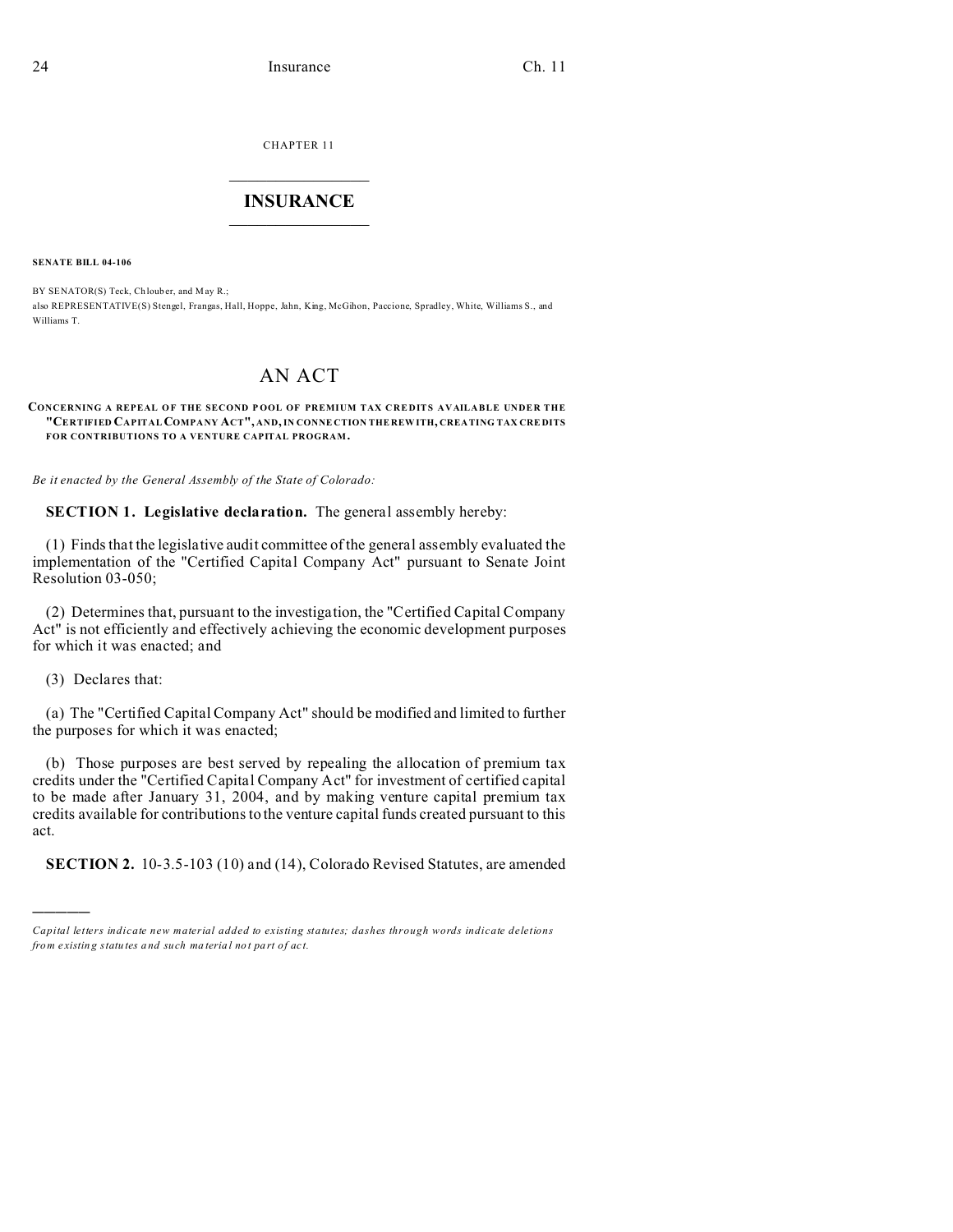to read:

**10-3.5-103. Definitions.** As used in this article, unless the context otherwise requires:

(10) "Premium tax credit allocation claim" means a claim for allocation of premium tax credits prepared and executed by a certified investor on a form provided by the office and filed by a certified capital company with the office. The form shall indicate whether the premium tax credit allocation claim is for an allocation of premium tax credits pursuant to section 10-3.5-106 (2) (a) (I) OR (2) (a) (II)  $\left(\frac{2}{\epsilon}\right)$  $(H)$ , or  $(2)$  (b)  $(H)$ , and shall include an affidavit of the certified investor pursuant to which such certified investor shall become legally bound and irrevocably committed to make an investment of certified capital in a certified capital company in the amount allocated, even if such amount is less than the amount of the claim, subject only to the receipt of an allocation pursuant to section 10-3.5-106.

(14) "Qualified investment" means the investment of cash by a certified capital company in a qualified business or qualified rural business for the purchase of any debt, debt participation, equity, or hybrid security, including a debt instrument or security that has the characteristics of debt but provides for conversion into equity or equity participation instruments, including, but not limited to, options or warrants; except that, with respect to all certified capital invested pursuant to an allocation of tax credits pursuant to section 10-3.5-106 (2) (a) (I), or (2) (b) (f), the investment shall be made in a qualified rural business.

**SECTION 3.** 10-3.5-104 (2) (d) and (5), Colorado Revised Statutes, are amended to read:

# **10-3.5-104. Certification - fees.** (2) An applicant shall:

(d) Have at least two principals or at least two persons employed to manage the funds who each have at least two years of money management experience in the venture capital industry; except that an applicant that seeks to be certified with respect to premium tax credits to be allocated pursuant to section 10-3.5-106 (2) (a) (I) or  $(2)$  (b) (I) need only have at least two principals or at least two persons employed to manage the funds who each have at least two years of experience in either the venture capital or investment banking industry.

(5) The office shall stamp applications for certification with the date and time of receipt. Within thirty days after receipt of an application, the office shall issue the certification or refuse the certification and communicate in detail to the applicant the grounds for the refusal, including suggestions for the removal of such grounds. The office shall review and approve or reject applications in the order submitted, treating all applications received on the same day as being received simultaneously; except that an application that is incomplete or for which additional information is requested by the office shall be treated as having been received on the date originally submitted only if the applicant submits the additional information within fifteen days after the office's request. The deadline for review may be extended by the office an additional ten days. The certification issued by the office shall indicate whether the certification is applicable only to credits to be allocated pursuant to section 10-3.5-106 (2) (a) (I). or  $(2)$  (b) (f).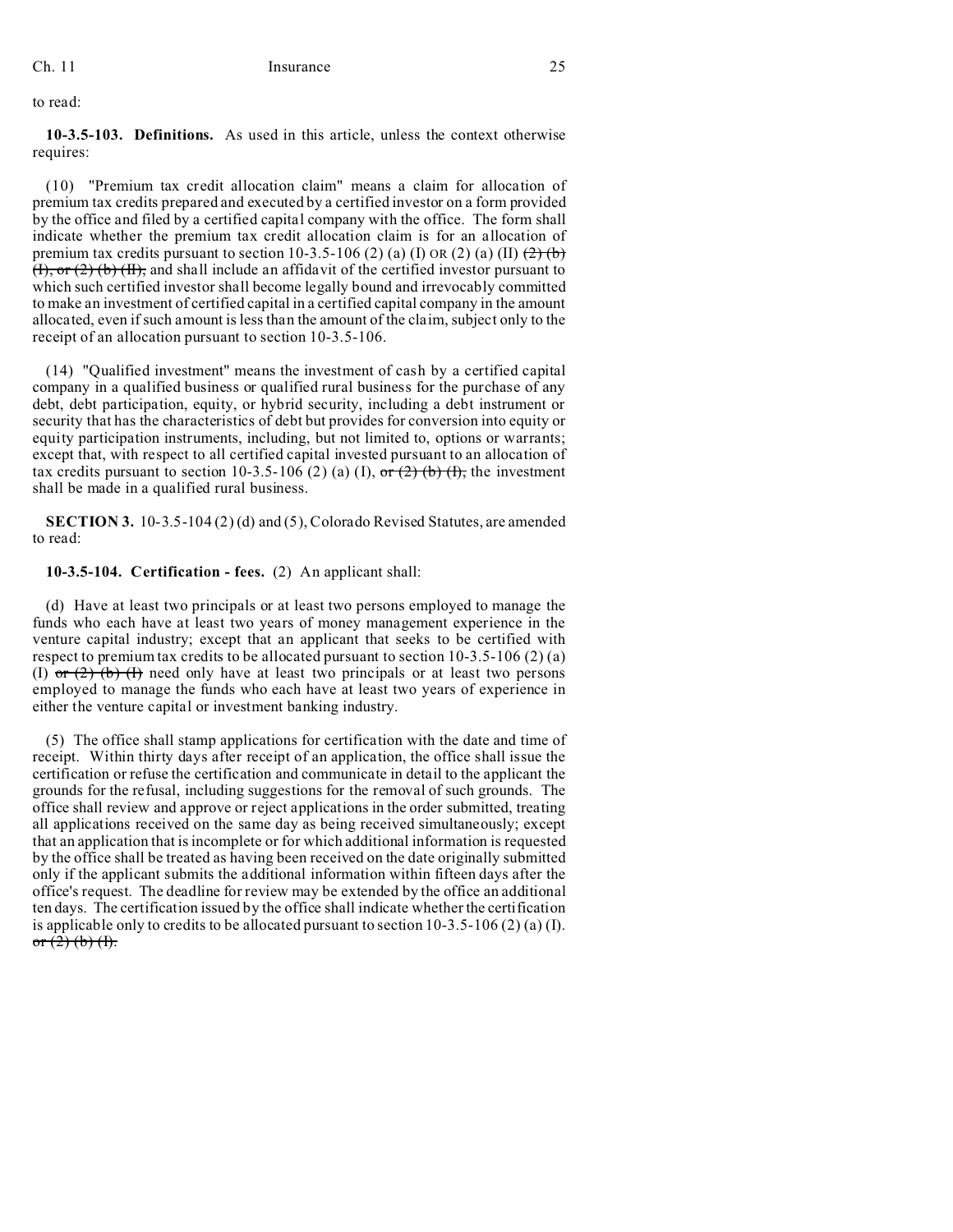# **SECTION 4.** 10-3.5-105 (1), Colorado Revised Statutes, is amended to read:

**10-3.5-105. Premium tax credit.** (1) Any certified investor that makes an investment of certified capital pursuant to an allocation of premium tax credits as set forth in section 10-3.5-106 shall, during the year of investment, earn a vested credit against state premium tax liability equal to one hundred percent of the certified investor's investment of certified capital. With respect to investments of certified capital made subsequent to January 31, 2002, but prior to January 31, 2004, a certified investor shall be entitled to take up to ten percent of the vested premium tax credit each year beginning in tax year 2003 and continuing thereafter for ten years or, if the credit is carried forward pursuant to subsection (2) of this section, until the credit is fully utilized. With respect to investments of certified capital made subsequent to January 31, 2004, a certified investor shall be entitled to take up to ten percent of the vested premium tax credit each year beginning in tax year 2005 and continuing thereafter for ten years or, if the credit is carried forward pursuant to subsection (2) of this section, until the credit is fully utilized.

**SECTION 5.** 10-3.5-106 (1), (2) (b), (3), (6), and (7), Colorado Revised Statutes, are amended to read:

**10-3.5-106. Aggregate limitations on credits.** (1) (a) The aggregate amount of certified capital for which premium tax credits are allowed for all certified investors under this article shall not exceed the amount that would entitle all certified investors in certified capital companies to take aggregate credits of ten million dollars per year for ten years beginning in tax year 2003, which certified capital may be invested in certified capital companies no earlier than January 31, 2002. plus an additional amount that would entitle all certified investors in certified capital companies to take aggregate credits of ten million dollars per year for ten years beginning in tax year 2005, which certified capital may be invested in certified capital companies no earlier than January 31, 2004. A certified capital company, on an aggregate basis together with its affiliates, shall not file premium tax credit allocation claims in excess of the maximum amount of certified capital for which premium tax credits may be allowed at the time of filing as provided in this subsection (1); except that a certified capital company whose certification is applicable only to credits to be allocated pursuant to subparagraph (I) of paragraph (a)  $\sigma r$  subparagraph (I) of paragraph (b) of subsection (2) of this section shall not file premium tax credit allocation claims in excess of the maximum amount of certified capital for which premium tax credits may be allowed pursuant to such subparagraph (I) of paragraph  $(a)$  or subparagraph (I) of paragraph  **of subsection (2) of this section at the time of filing.** 

(b) (I) SUBJECT TO SUBPARAGRAPH (II) OF THIS PARAGRAPH (b) AND PURSUANT TO RULES PROMULGATED BY THE OFFICE, ONE OR MORE CERTIFIED INVESTORS MAY CLAIM UP TO TEN MILLION DOLLARS OF STATE PREMIUM TAX CREDITS ANNUALLY FOR TEN YEARS BEGINNING IN TAX YEAR 2005 FOR INVESTMENTS OCCURRING ON OR AFTER APRIL 1, 2004, OF CERTIFIED CAPITAL IN ONE OR MORE CERTIFIED CAPITAL COMPANIES TO BE USED FOR QUALIFIED INVESTMENTS. WITH REGARD TO SUCH INVESTMENTS:

(A) TWENTY-FIVE PERCENT OF CERTIFIED CAPITAL FOR WHICH PREMIUM TAX CREDITS ARE ALLOWED SHALL BE ALLOCATED TO CERTIFIED INVESTORS IN CERTIFIED CAPITAL COMPANIES FOR INVESTMENTS IN QUALIFIED RURAL BUSINESSES IN THE ORDER IN WHICH PREMIUM TAX CREDIT ALLOCATION CLAIMS THAT REQUEST AN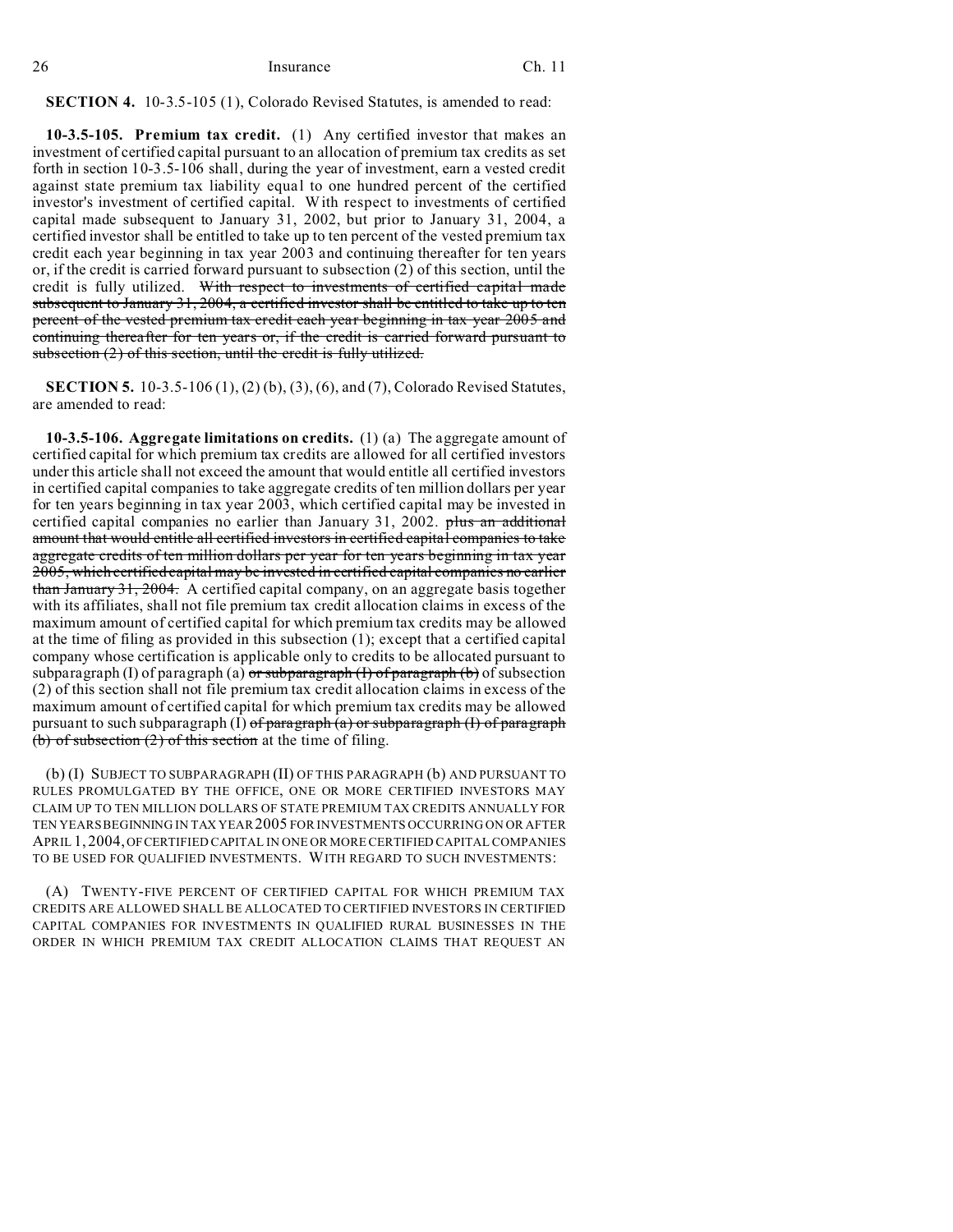ALLOCATION OF PREMIUM TAX CREDITS UNDER THIS SUB-SUBPARAGRAPH (A) ARE FILED WITH THE OFFICE BY CERTIFIED CAPITAL COMPANIES ON BEHALF OF THEIR CERTIFIED INVESTORS; AND

(B) AFTER THE CERTIFIED CAPITAL HAS BEEN ALLOCATED PURSUANT TO SUB-SUBPARAGRAPH (A) OF THIS SUBPARAGRAPH (I), SEVENTY-FIVE PERCENT OF CERTIFIED CAPITAL FOR WHICH PREMIUM TAX CREDITS ARE ALLOWED SHALL BE ALLOCATEDTO CERTIFIED INVESTORS IN CERTIFIED CAPITAL COMPANIES IN THE ORDER IN WHICH PREMIUM TAX CREDIT ALLOCATION CLAIMS THAT REQUEST AN ALLOCATION OF PREMIUM TAX CREDITS UNDER THIS SUB-SUBPARAGRAPH (B) ARE FILED WITH THE OFFICE BY CERTIFIED CAPITAL COMPANIES ON BEHALF OF THEIR CERTIFIED INVESTORS.

(II) NOTWITHSTANDING ANY OTHER REQUIREMENT OF THIS ARTICLE, OF THE TEN MILLION DOLLARS OF TAX CREDITS THAT WOULD OTHERWISE BE CLAIMED ANNUALLY FOR TEN YEARS BEGINNING IN TAX YEAR 2005 PURSUANT TO THIS SUBSECTION (1). FIVE MILLION DOLLARS SHALL NOT BE CLAIMED PURSUANT TO THIS SUBSECTION (1) AND AN EQUIVALENT AMOUNT OF CREDITS MAY INSTEAD BE CLAIMED ANNUALLY PURSUANT TO PART 2 OF ARTICLE 46 OF TITLE 24, C.R.S.; EXCEPT THAT, IF H.B. 04-1206 IS ENACTED AT THE SECOND REGULAR SESSION OF THE SIXTY-FOURTH GENERAL ASSEMBLY, BECOMES LAW, AND IS SUBSEQUENTLY DECLARED TO BE UNCONSTITUTIONAL BY A FINAL JUDGMENT THAT INVALIDATES THE TAX CREDITS ENACTED BY SUCH BILL, THE REMAINING FIVE MILLION DOLLARS OF TAX CREDITS THAT WOULD OTHERWISE BE CLAIMED PURSUANT TO THIS SUBSECTION (1) ANNUALLY FOR EACH OF THE REMAINING CALENDAR YEARS THROUGH 2014 SHALL NOT BE CLAIMED PURSUANT TO THIS SUBSECTION (1), AND A TOTAL OF TEN MILLION DOLLARS OF TAX CREDITS MAY INSTEAD BE CLAIMED ANNUALLY FOR EACH OF THE REMAINING CALENDAR YEARS THROUGH 2014 PURSUANT TO PART 2 OF ARTICLE 46 OF TITLE 24, C.R.S.

(2) (b) With regard to investments to be made in certified capital companies after January 31, 2004:

(I) Twenty-five million dollars of certified capital for which premium tax credits are allowed shall be allocated to certified investors in certified capital companies in the order in which premium tax credit allocation claims that request an allocation of premium tax credits under this subparagraph (I) are filed with the office by certified capital companies on behalf of their certified investors; and

(II) After all twenty-five million dollars have been allocated pursuant to subparagraph (I) of this paragraph (b), seventy-five million dollars of certified capital for which premium tax credits are allowed shall be allocated to certified investors in certified capital companies in the order in which premium tax credit allocation claims that request an allocation of premium tax credits under this subparagraph (II) are filed with the office by certified capital companies on behalf of their certified investors.

(3) If two or more certified capital companies file premium tax credit allocation claims seeking an allocation of premium tax credits pursuant to the same subparagraph of the same paragraph PARAGRAPH (a) of subsection  $(2)$  of this section with the office on behalf of their respective certified investors on the same day and the sum of such premium tax credit allocation claims exceeds, in the aggregate, the maximum aggregate amount available under such particular subparagraph at the time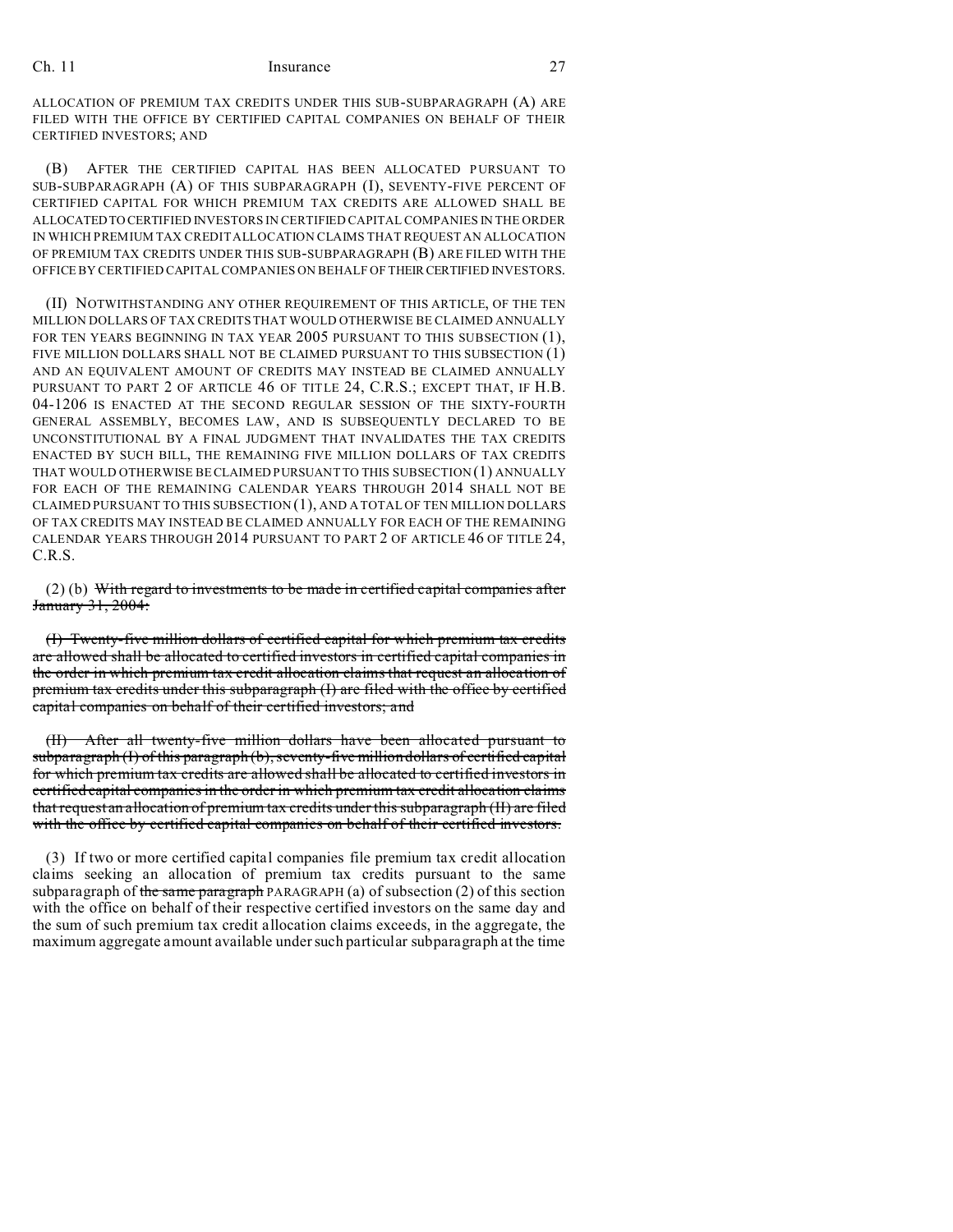of filing, the capital for which premium tax credits are allowed under such particular subparagraph shall be allocated among the certified investors on a pro rata basis. The pro rata allocation for any one certified investor shall bear the same relation to the maximum aggregate amount available under such particular subparagraph at the time of filing, as that certified investor's premium tax credit allocation claim under such particular subparagraph bears to the total of all premium tax credit allocation claims seeking an allocation of premium tax credits pursuant to the same subparagraph of the same paragraph PARAGRAPH (a) of subsection (2) of this section filed on behalf of all certified investors on the same day.

(6) The maximum amount of premium tax credit allocation claims that any one certified investor and its affiliates may file in one or more certified capital companies shall not exceed fifteen percent of the maximum aggregate amount available under subsection (1) of this section at the time of such filing; except that a certified investor that files a premium tax credit allocation claim for an investment in a certified capital company whose certification is applicable only to credits to be allocated pursuant to subparagraph (I) of paragraph (a)  $\sigma$ r subparagraph (I) of paragraph (b) of subsection (2) of this section shall not file, on an aggregate basis with its affiliates, premium tax credit allocation claims in excess of the maximum amount of certified capital for which premium tax credits may be allowed pursuant to such sections SUBPARAGRAPH (I) at the time of filing.

(7) Unless its certification indicates otherwise, a certified capital company may file premium tax credit allocation claims on behalf of its certified investors pursuant to either or both of the subparagraphs of  $\frac{1}{2}$  paragraphs  $\frac{1}{2}$  and  $\frac{1}{2}$  PARAGRAPH (a) of subsection (2) of this section. If the certified investors of a certified capital company are allocated premium tax credits pursuant to both subparagraphs of  $\frac{1}{\frac{1}{\sqrt{2}}\left(\frac{1}{\sqrt{2}}\right)}$ and  $(b)$  PARAGRAPH (a) of subsection (2) of this section, the requirements of this act shall apply to the certified capital invested pursuant to each such allocation on a separate and independent basis.

**SECTION 6.** 10-3.5-107 (2), Colorado Revised Statutes, is amended to read:

**10-3.5-107. Requirements for continuance of certification - fees.** (2) The aggregate cumulative amount of all qualified investments made by the certified capital company from an allocation date shall be considered in the calculation of the percentage requirements under this article. For purposes of satisfying the percentage requirements of subsection (1) of this section only, a certified capital company that has raised certified capital pursuant to an allocation under section 10-3.5-106 (2) (a) (II)  $\sigma$  (2) (b) (II) shall be deemed to have invested two dollars for every dollar actually invested in a qualified rural business or qualified business that has its principal business operations located in a distressed urban community from certified capital raised under such section. Any proceeds received from a qualified investment may be invested in another qualified investment and shall count toward any requirement in this article with respect to investments of certified capital.

**SECTION 7.** 24-77-102 (15) (b), Colorado Revised Statutes, is amended BY THE ADDITION OF A NEW SUBPARAGRAPH to read:

**24-77-102. Definitions - repeal.** As used in this article, unless the context otherwise requires: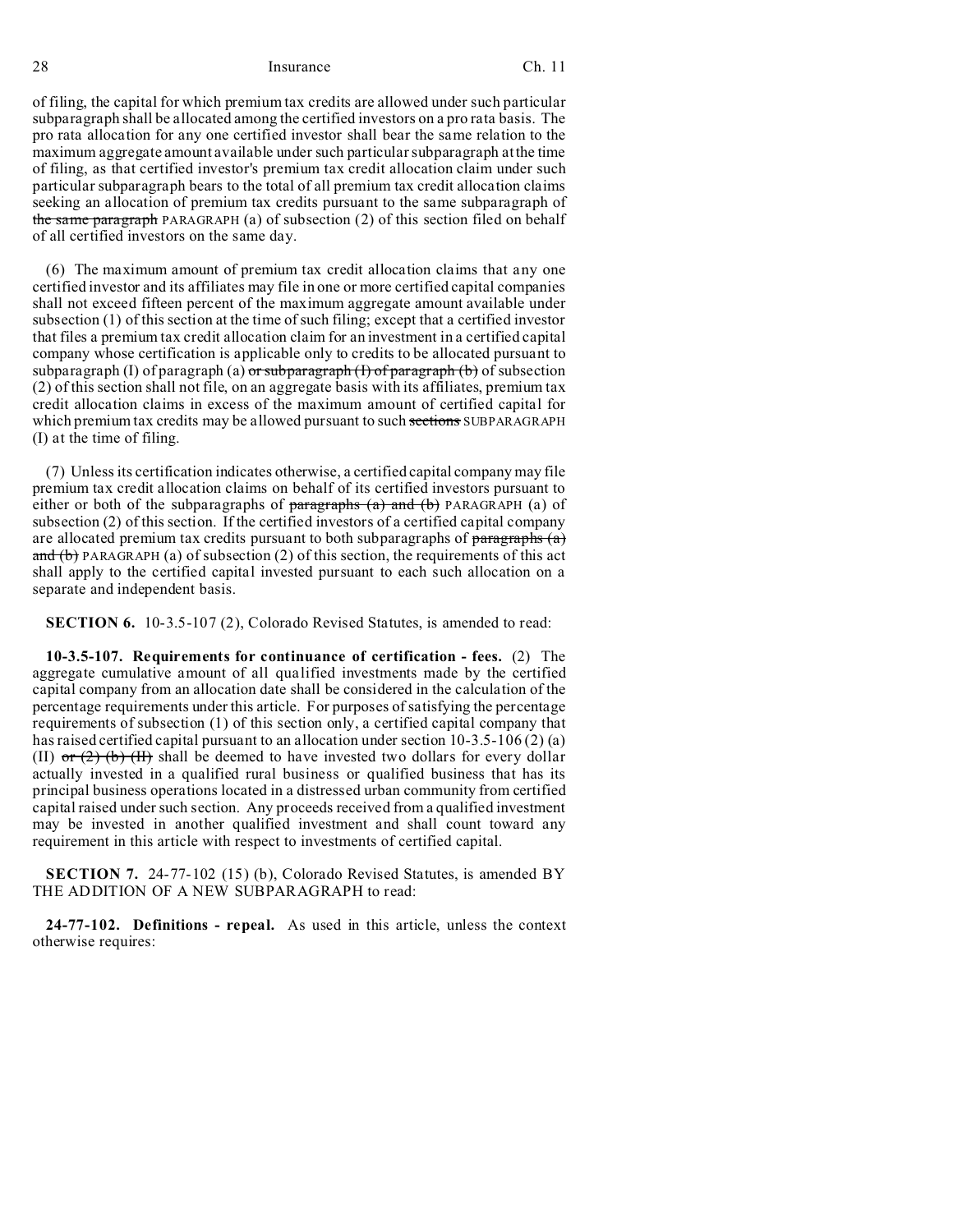(15) (b) "Special purpose authority" includes, but is not limited to:

(XIV) THE VENTURE CAPITAL AUTHORITY CREATED IN SECTION 24-46-202.

**SECTION 8.** Article 46 of title 24, Colorado Revised Statutes, is amended BY THE ADDITION OF A NEW PART to read:

# PART 2

# VENTURE CAPITAL PROGRAM

**24-46-201. Definitions.** AS USED IN THIS PART 2, UNLESS THE CONTEXT OTHERWISE REQUIRES:

(1) "AUTHORITY" MEANS THE VENTURE CAPITAL AUTHORITY CREATED IN SECTION 24-46-202.

(2) "CERTIFIED CAPITAL" MEANS AN AMOUNT OF CASH THAT IS CONTRIBUTED BY AQUALIFIED TAXPAYER TO THE AUTHORITY THAT IS DEPOSITED IN A VENTURE CAPITAL FUND.

(3) (a) "DISTRESSED URBAN COMMUNITY" MEANS AN AREA WITHIN A CITY OR CITY AND COUNTY:

(I) WHERE A QUALIFIED BUSINESS WOULD NOT BE A QUALIFIED RURAL BUSINESS; AND

(II) THAT HAS BEEN DESIGNATED AS AN ENTERPRISE ZONE PURSUANT TO ARTICLE 30 OF TITLE 39, C.R.S.

(b) IF A DISTRESSED URBAN COMMUNITY'S ENTERPRISE ZONE STATUS IS TERMINATED PURSUANT TO ARTICLE30 OF TITLE 39,C.R.S., A CERTIFIED INVESTMENT SHALL NEVERTHELESS CONTINUE TO BE CONSIDERED AN INVESTMENT IN A QUALIFIED BUSINESS THAT HAS ITS PRINCIPAL BUSINESS OPERATION LOCATED IN A DISTRESSED URBAN COMMUNITY IF THE LOCATION WAS IN AN ENTERPRISE ZONE AT THE TIME OF THE FIRST QUALIFIED INVESTMENT BY THE FUND MANAGER IN THE BUSINESS.

(4) "ENTERPRISE FUND" MEANS THE ENTERPRISE FUND CREATED IN SECTION 24-46-202.

(5) "FUND MANAGER" MEANS A PARTNERSHIP, CORPORATION, TRUST, OR LIMITED LIABILITY COMPANY THAT INVESTS CASH IN QUALIFIED BUSINESSES OR QUALIFIED RURAL BUSINESSES AND IS SELECTED THROUGH THE AUTHORITY'S COMPETITIVE SELECTION PROCESS TO ESTABLISH AND MANAGE ONE OR MORE VENTURE CAPITAL FUNDS AS DESCRIBED IN THIS PART 2. A FUND MANAGER SHALL HAVE AT LEAST TWO YEARS OF MONEY MANAGEMENT EXPERIENCE IN THE VENTURE CAPITAL INDUSTRY OR THE EQUIVALENT AS DETERMINED BY THE AUTHORITY.

(6) "PREMIUM TAX LIABILITY" MEANS THE LIABILITY IMPOSED BY SECTION 10-3-209 OR 10-6-128, C.R.S., OR, IN THE CASE OF A REPEAL OR REDUCTION BY THE STATE OF THE LIABILITY IMPOSED BY SECTION 10-3-209 OR 10-6-128, C.R.S., ANY OTHER TAX LIABILITY IMPOSED UPON AN INSURANCE COMPANY BY THE STATE.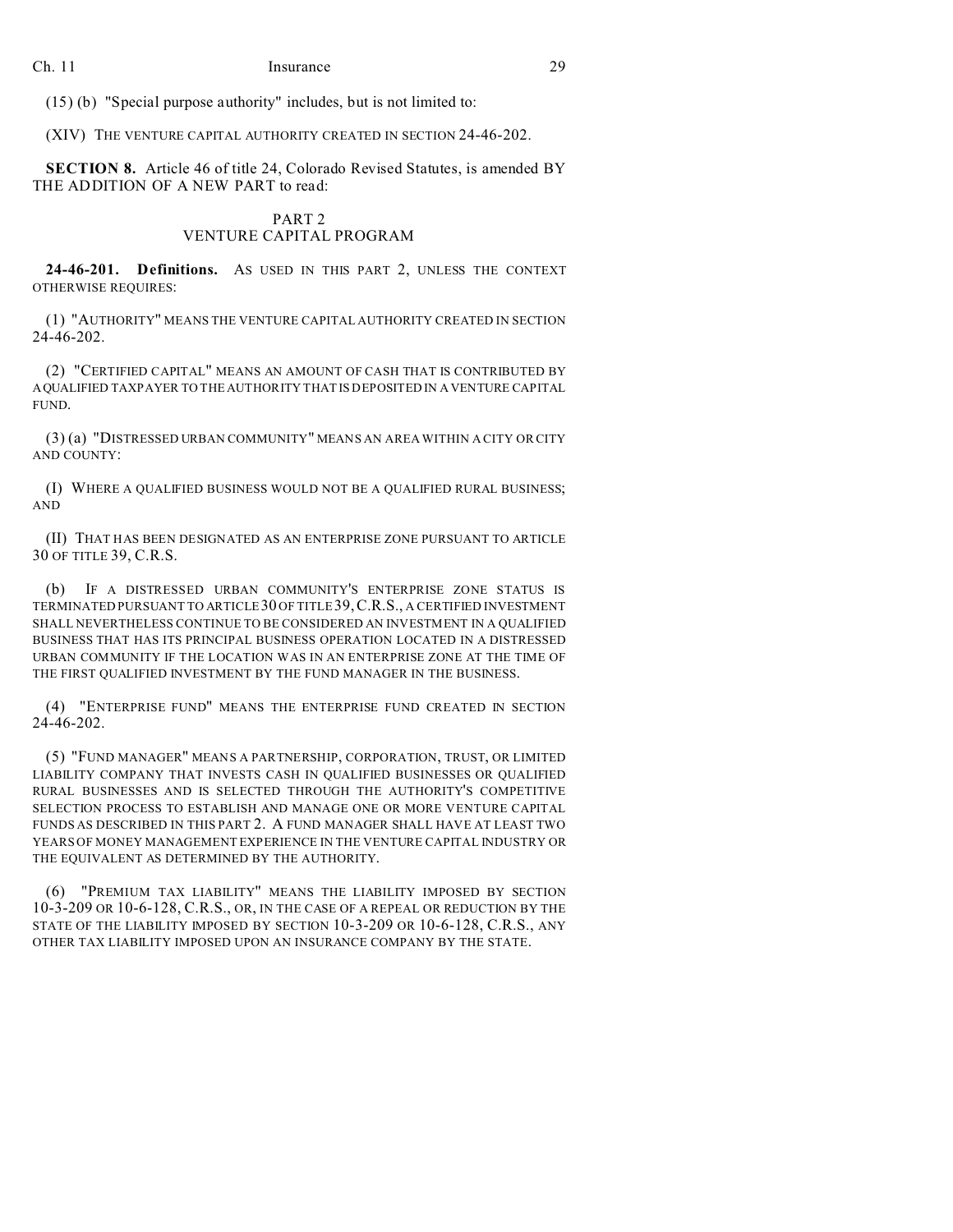(7) "PROCEEDS" MEANS ANY REVENUES ARISING FROM THE USE OF CERTIFIED CAPITAL, INCLUDING, BUT NOT LIMITED TO, INCOME GENERATED FROM QUALIFIED INVESTMENTS AND INCOME GENERATED FROM ALL CERTIFIED CAPITAL NOT CURRENTLY INVESTED IN QUALIFIED INVESTMENTS.

(8) (a) "QUALIFIED BUSINESS" MEANS A BUSINESS THAT, SUBJECT TO PARAGRAPHS (b) AND (c) OF THIS SUBSECTION (8), MEETS ALL OF THE FOLLOWING CRITERIA AS OF THE TIME OF A FUND MANAGER'S FIRST QUALIFIED INVESTMENT IN THE BUSINESS AND AS OTHERWISE DETERMINED BY THE AUTHORITY:

(I) THE BUSINESS:

(A) IS HEADQUARTERED IN THIS STATE AND ITS PRINCIPAL BUSINESS OPERATIONS ARE LOCATED IN THIS STATE; OR

(B) HAS ENTERED INTO A CONTRACT WITH A FUND MANAGER TO COMPLY, WITHIN NINE MONTHS AFTER FINALIZATION OF THE CONTRACT, WITH SUB-SUBPARAGRAPH (A) OF THIS SUBPARAGRAPH (I) AND THE CONTRACT CONTAINS ENFORCEABLE PROVISIONS REQUIRING A RETURN OF ANY INVESTMENT OF CERTIFIED CAPITAL AND ANY OTHER REVENUES REQUIRED TO BE PAID IN THE EVENT OF NONCOMPLIANCE WITH THIS SUBSECTION (8) OR A CONTRACT PROVISION;

(II) IS A SMALL BUSINESS;

(III) IS NOT A BUSINESS PREDOMINANTLY ENGAGED IN:

(A) PROFESSIONAL SERVICES PROVIDED BY ACCOUNTANTS, DOCTORS, OR LAWYERS;

(B) BANKING; LENDING; REAL ESTATE DEVELOPMENT; INSURANCE; OIL AND GAS EXPLORATION; DIRECT GAMBLING ACTIVITIES, WHICH DO NOT INCLUDE ANCILLARY GAMBLING BUSINESSES SUCH AS MANUFACTURERS OF GAMING EQUIPMENT AND OTHERS AS DEFINED BY THE AUTHORITY; OR

(C) MAKING LOANS TO OR INVESTING IN A FUND MANAGER OR AFFILIATES OF A FUND MANAGER;

(IV) DOES NOT RECEIVE AN INVESTMENT FROM A VENTURE CAPITAL FUND THAT EXCEEDS FIFTEEN PERCENT OF THE VENTURE CAPITAL FUND'S AGGREGATE TOTAL OF CERTIFIED CAPITAL; AND

(V) MAINTAINS ITS BUSINESS IN THIS STATE FOR AT LEAST FIVE YEARS AFTER FIRST RECEIVING AN INVESTMENT OF CERTIFIED CAPITAL AND HAS ENTERED INTO A CONTRACT WITH A FUND MANAGER TO COMPLY WITH THIS REQUIREMENT. THE CONTRACT SHALL CONTAIN ENFORCEABLE PROVISIONS REQUIRING A RETURN OF ANY INVESTMENT OF CERTIFIED CAPITAL AND ANY OTHER REVENUES REQUIRED TO BE PAID IN THE EVENT OF NONCOMPLIANCE WITH THIS SUBPARAGRAPH (V) OR A CONTRACT PROVISION.

(b) IF A BUSINESS MEETS SOME, BUT NOT ALL, OF THE CRITERIA SET FORTH IN PARAGRAPH (a) OF THIS SUBSECTION (8), THE BUSINESS MAY NEVERTHELESS BE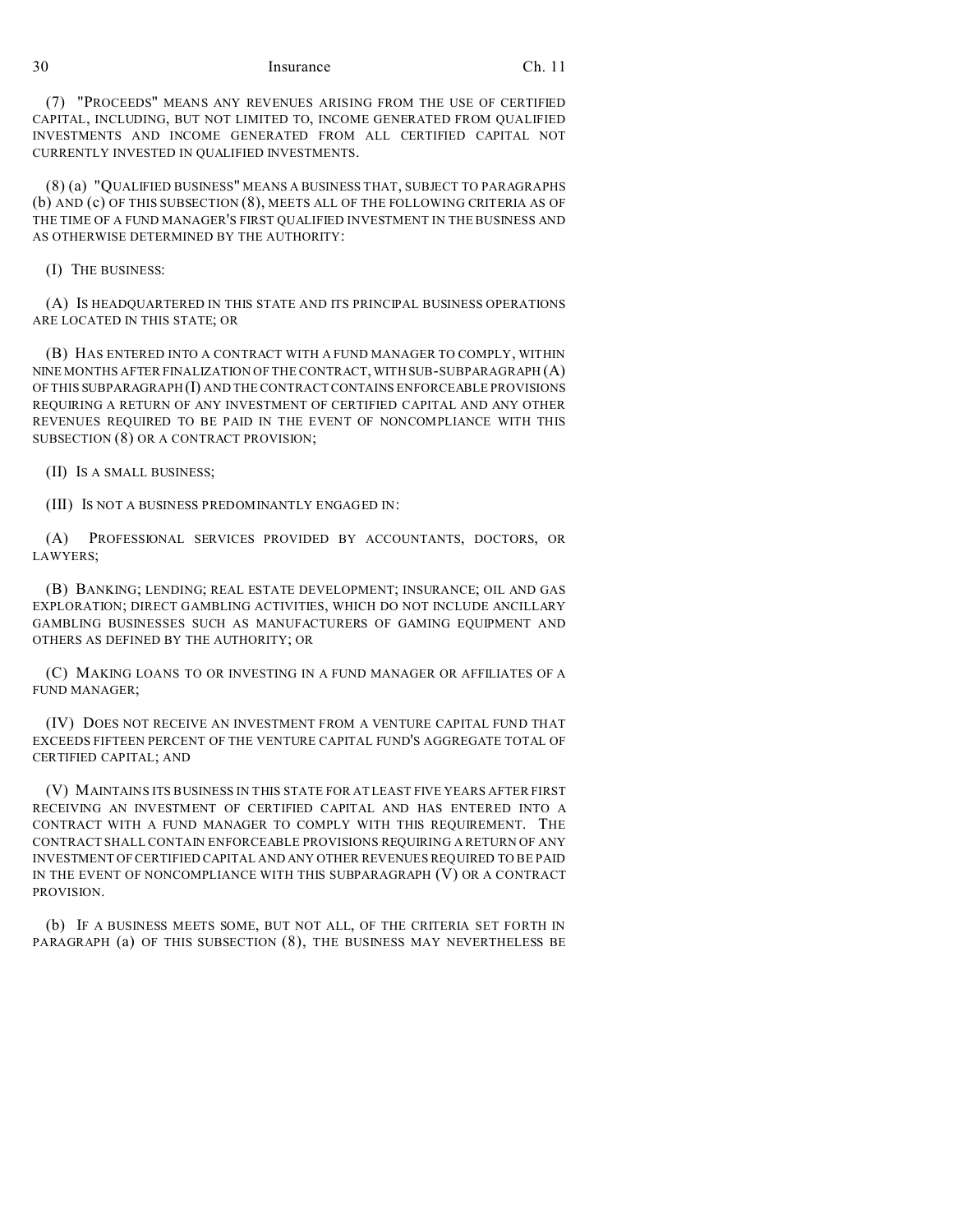DEEMED TO BE A QUALIFIED BUSINESS IF THE AUTHORITY DETERMINES THAT THE INVESTMENT OF CERTIFIED CAPITAL IN THE BUSINESS PROPOSED BY A FUND MANAGER PURSUANT TO THIS PART 2 WILL FURTHER THE ECONOMIC DEVELOPMENT OF THE STATE.

(c) ANY BUSINESS THAT IS CLASSIFIED AS A QUALIFIED BUSINESS AT THE TIME OF THE FIRST QUALIFIED INVESTMENT IN THE BUSINESS BY A FUND MANAGER SHALL REMAIN CLASSIFIED AS A QUALIFIED BUSINESS, AND MAY RECEIVE CONTINUING QUALIFIED INVESTMENTS FROM A VENTURE CAPITAL FUND. THE CONTINUING INVESTMENTS SHALL BE QUALIFIED INVESTMENTS EVEN THOUGH THE BUSINESS MAY NOT MEET THE DEFINITION OF A QUALIFIED BUSINESS AT THE TIME OF THE CONTINUING INVESTMENTS; EXCEPT THAT A QUALIFIED BUSINESS SHALL COMPLY WITH SUBPARAGRAPH (V) OF PARAGRAPH (a) OF THIS SUBSECTION (8) FOR AT LEAST FIVE YEARS AFTER AN INITIAL QUALIFIED INVESTMENT TO REMAIN A QUALIFIED BUSINESS AND TO RECEIVE CONTINUING QUALIFIED INVESTMENTS.

(9) "QUALIFIED DISTRIBUTION" MEANS ANY DISTRIBUTION OUT OF CERTIFIED CAPITAL FROM A VENTURE CAPITAL FUND FOR EXPENSES RELATED TO MANAGING AND OPERATING THE FUND. QUALIFIED DISTRIBUTIONS SHALL NOT EXCEED TWO AND ONE-HALF PERCENT ANNUALLY OF THE TOTAL AMOUNT OF CERTIFIED CAPITAL ALLOCATED TO EACH VENTURE CAPITAL FUND UNLESS AUTHORIZED BY THE AUTHORITY AFTER A REVIEW OF EXTRAORDINARY ITEMS. "QUALIFIED DISTRIBUTION" DOES NOT INCLUDE THE USE OF CERTIFIED CAPITAL FOR LITIGATION CHALLENGING THE VALIDITY, IMPLEMENTATION, OR EFFECT OF THIS PART 2 OR ARTICLE 3.5 OF TITLE 10, C.R.S., LOBBYING, OR GOVERNMENTAL RELATIONS.

(10) (a) "QUALIFIED INVESTMENT" MEANS, SUBJECT TO PARAGRAPH (b) OF THIS SUBSECTION (10), THE INVESTMENT OF CERTIFIED CAPITAL BY A FUND MANAGER IN A QUALIFIED BUSINESS OR QUALIFIED RURAL BUSINESS, AS APPLICABLE, FOR THE PURCHASE OF ANY DEBT, DEBT PARTICIPATION, EQUITY, OR HYBRID SECURITY, INCLUDING A DEBT INSTRUMENT OR SECURITY THAT HAS THE CHARACTERISTICS OF DEBT BUT PROVIDES FOR CONVERSION INTO EQUITY OR EQUITY PARTICIPATION INSTRUMENTS, INCLUDING, BUT NOT LIMITED TO, OPTIONS OR WARRANTS; EXCEPT THAT A FUND MANAGER SHALL USE CERTIFIED CAPITAL ONLY TO MAKE SEED AND EARLY-STAGE INVESTMENTS IN QUALIFIED BUSINESSES OR QUALIFIED RURAL BUSINESSES, AS APPLICABLE; EXCEPT THAT THE AUTHORITY MAY ALLOW A QUALIFIED INVESTMENT IN A QUALIFIED RURAL BUSINESS THAT IS NOT A SEED OR EARLY-STAGE INVESTMENT IF THE INVESTMENT IS APPROPRIATE AND LATER-STAGE CAPITAL INVESTMENTS ARE NOT OTHERWISE AVAILABLE TO THE QUALIFIED RURAL BUSINESS. AN INVESTMENT SHALL BE DEEMED TO BE A QUALIFIED INVESTMENT ONLY IF THE QUALIFIED BUSINESS OR QUALIFIED RURAL BUSINESS IN WHICH THE INVESTMENT IS MADE EXPENDS THE QUALIFIED INVESTMENT WITHIN COLORADO; EXCEPT THAT THIS LIMITATION SHALL NOT BE DEEMED TO PRECLUDE THE PURCHASE OF SERVICES OR GOODS FROM OUTSIDE OF COLORADO IF SUCH SERVICES ARE PERFORMED AND SUCH GOODS ARE USED IN COLORADO.

(b) A FUND MANAGER SHALL NOT MAKE A LOAN TO A QUALIFIED BUSINESS OR QUALIFIED RURAL BUSINESS UNLESS THE BUSINESS HASRECEIVED TWO WRITTEN LOAN REJECTION LETTERS FROM TWO DIFFERENT COMMERCIAL BANKS HEADQUARTERED OR CHARTERED IN COLORADO THAT MAKE SMALL BUSINESS LOANS, ONE OF WHICH SHALL BE A PREFERRED LENDER DESIGNATED BY THE FEDERAL SMALL BUSINESS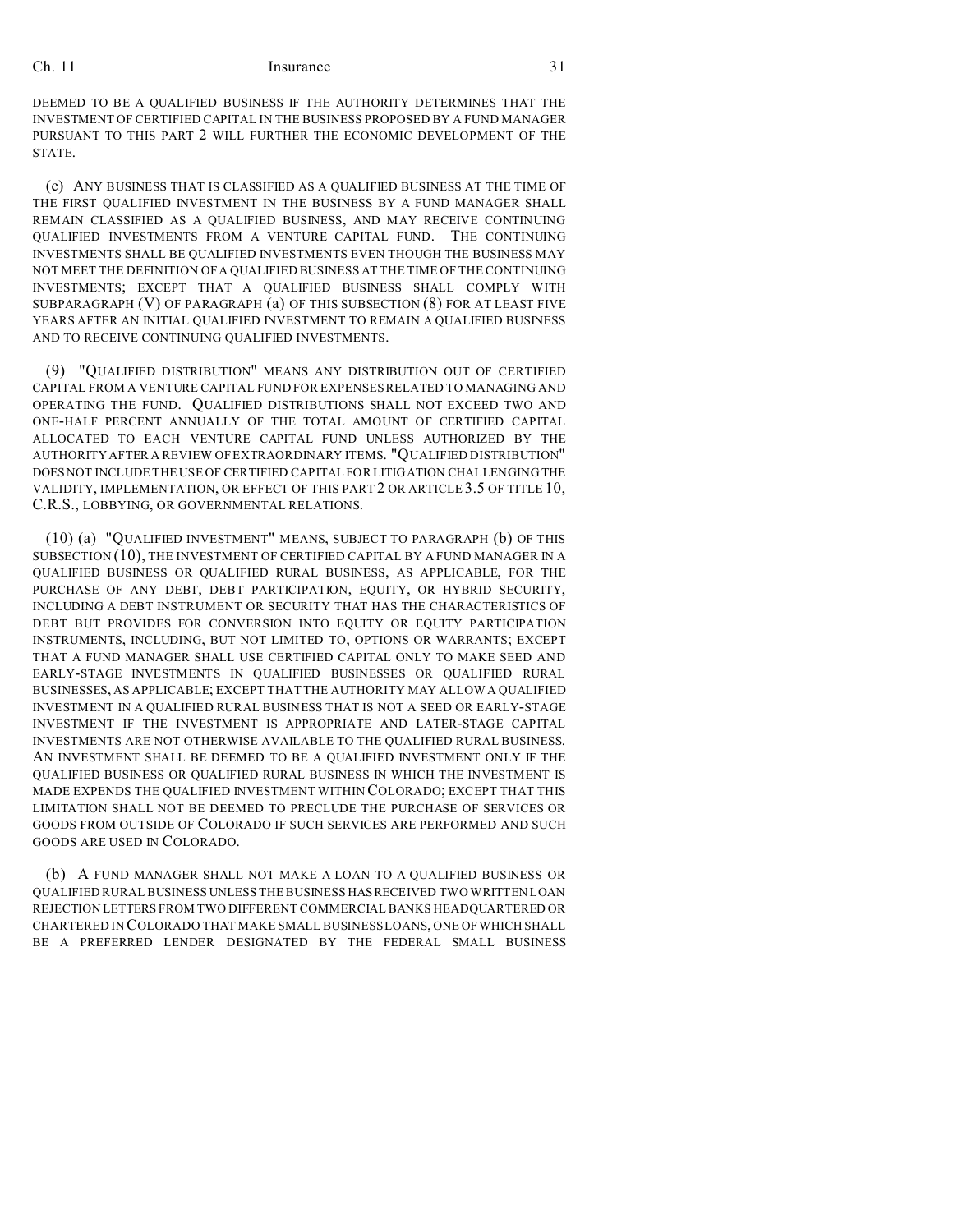ADMINISTRATION. ANY SUCH LOAN BY A FUND MANAGER SHALL NOT BE MADE THROUGH OR IN CONNECTION WITH ANY GUARANTEED LOAN PROGRAM.

(11) (a) "QUALIFIED RURAL BUSINESS" MEANS A QUALIFIED BUSINESS THAT HAS ITS PRINCIPAL BUSINESS OPERATIONS IN ANY COUNTY, BUT NOT ANY CITY AND COUNTY, IN THIS STATE THAT, AS OF JUNE 9, 2001, HAS A POPULATION OF NOT MORE THAN ONE HUNDRED FIFTY THOUSAND PEOPLE AND, IF THE COUNTY'S POPULATION EXCEEDS TWENTY THOUSAND PEOPLE, THAT HAS A GROWTH RATE THAT DOES NOT EXCEED THE STATEWIDE AVERAGE FOR THE PERIOD OF 1990-2000 BY MORE THAN TWENTY-FIVE PERCENT AS DEFINED IN THE TWO MOST RECENT DECENNIAL CENSUSES. ADDITIONALLY, A QUALIFIED RURAL BUSINESS SHALL BE LOCATED IN AN AREA DESIGNATED AS AN ENTERPRISE ZONE PURSUANT TO ARTICLE 30 OF TITLE 39, C.R.S., UNLESS THE AUTHORITY WAIVES THIS REQUIREMENT.

(b) ANY BUSINESS THAT IS CLASSIFIED AS A QUALIFIED RURAL BUSINESS AT THE TIME OF THE FIRST QUALIFIED INVESTMENT IN THE BUSINESS BY A FUND MANAGER SHALL REMAIN CLASSIFIED AS A QUALIFIED RURAL BUSINESS AND MAY RECEIVE CONTINUING QUALIFIED INVESTMENTS FROM A VENTURE CAPITAL FUND. THE CONTINUING INVESTMENTS SHALL BE QUALIFIED INVESTMENTS EVEN THOUGH THE BUSINESS MAY NOT MEET THE DEFINITION OF A QUALIFIED RURAL BUSINESS AT THE TIME OF THE CONTINUING INVESTMENTS; EXCEPT THAT, TO REMAIN A QUALIFIED RURAL BUSINESS AND TO RECEIVE QUALIFIED INVESTMENTS, A QUALIFIED RURAL BUSINESS SHALL COMPLY WITH SUBPARAGRAPH (V) OF PARAGRAPH (a) OF SUBSECTION (8) OF THIS SECTION FOR AT LEAST FIVE YEARS AFTER AN INITIAL QUALIFIED INVESTMENT.

(12) "QUALIFIED TAXPAYER" MEANS AN INSURANCE COMPANY THAT HAS CONTRIBUTED CERTIFIED CAPITAL TO THE AUTHORITY AND RECEIVED A TAX CREDIT CERTIFICATE FROM THE AUTHORITY PURSUANT TO SECTION 24-46-204; EXCEPT THAT, UPON PAYMENT OF CERTIFIED CAPITAL BY A QUALIFIED TAXPAYER, THE QUALIFIED TAXPAYER MAY TRANSFER OR SELL ALL OR A PORTION OF ITS VENTURE CAPITAL TAX CREDITS TO ANOTHER INSURANCE COMPANY, IN WHICH CASE "QUALIFIED TAXPAYER" SHALL BE DEEMED TO REFER TO SUCH INSURANCE COMPANY. A TRANSFER OR SALE OF VENTURE CAPITAL TAX CREDITS BY A QUALIFIED TAXPAYER SHALLNOT AFFECT THE SCHEDULE FOR TAKING THE VENTURE CAPITAL TAX CREDITS AS PROVIDED IN THIS PART 2.

(13) "SEED AND EARLY-STAGE INVESTMENT" MEANS THE FIRST INVESTMENT FROM A PROFESSIONAL VENTURE CAPITAL FIRM TO A QUALIFIED BUSINESS. A SEED INVESTMENT IS MADE TO A QUALIFIED BUSINESS THAT HAS NOT YET FULLY ESTABLISHED COMMERCIAL OPERATIONS OR THAT INVOLVES CONTINUED RESEARCH AND PRODUCT DEVELOPMENT. AN EARLY-STAGE INVESTMENT IS MADE TO A QUALIFIED BUSINESS FOR PRODUCT DEVELOPMENT OR INITIAL MARKETING, MANUFACTURING, OR SALES ACTIVITIES.

(14) "VENTURE CAPITAL FUND" MEANS ONE OR MORE RURAL VENTURE CAPITAL FUNDS, ONE OR MORE DISTRESSED URBAN COMMUNITY VENTURE CAPITAL FUNDS, OR ONE OR MORE STATEWIDE VENTURE CAPITAL FUNDS AS DESCRIBED IN SECTION 24-46-203 (1), LOCATED OUTSIDE OF THE STATE TREASURY, CONTAINING CERTIFIED CAPITAL THAT IS MANAGED BY A FUND MANAGER TO MAKE QUALIFIED INVESTMENTS.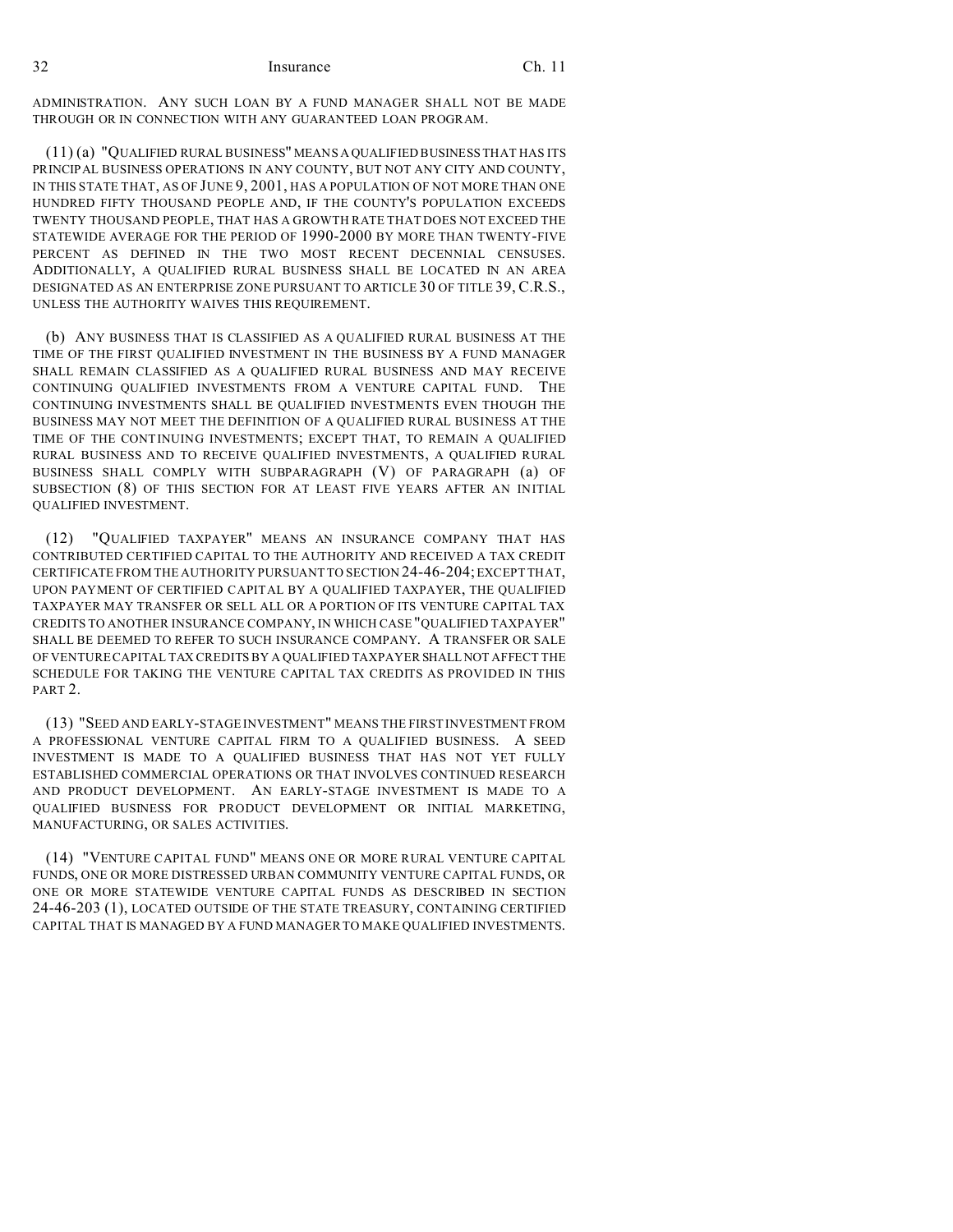(15) "VENTURE CAPITAL TAX CREDIT" OR "TAX CREDIT" MEANS THE TAX CREDIT CREATED BY SECTION 24-46-204 THAT A QUALIFIED TAXPAYERMAY CLAIM PURSUANT TO THIS PART 2.

**24-46-202. Venture capital authority - board - bonds - enterprise fund distribution of proceeds.** (1) (a) THERE IS HEREBY CREATED AS A SPECIAL PURPOSE AUTHORITY, AS DEFINED IN SECTION 24-77-102 (15), THE VENTURE CAPITAL AUTHORITY. THE AUTHORITY SHALL BE A BODY CORPORATE, A POLITICAL SUBDIVISION OF THE STATE, AND A PUBLIC INSTRUMENTALITY, AND ITS EXERCISE OF THE POWERS CONFERRED BY THIS PART 2 SHALL BE DEEMED AND HELD TO BE THE PERFORMANCE OF AN ESSENTIAL PUBLIC FUNCTION; EXCEPT THAT THE AUTHORITY SHALL NOT BE AN AGENCY OF STATE GOVERNMENT AND SHALL NOT BE SUBJECT TO ADMINISTRATIVE DIRECTION BY ANY DEPARTMENT, COMMISSION, BOARD, OR AGENCY OF THE STATE. THE AUTHORITY SHALL CONSTITUTE AN ENTERPRISE FOR THE PURPOSES OF SECTION 20 OF ARTICLE X OF THE STATE CONSTITUTION SO LONG AS IT RETAINS THE AUTHORITY TO ISSUE REVENUE BONDS AND RECEIVES LESS THAN TEN PERCENT OF ITS TOTAL ANNUAL REVENUES IN GRANTS, AS DEFINED IN SECTION 24-77-102 (7), FROM ALL COLORADO STATE AND LOCAL GOVERNMENTS COMBINED. THE AUTHORITY SHALL NOT BE A DISTRICT FOR PURPOSES OF SECTION 20 OF ARTICLE X OF THE STATE CONSTITUTION.

(b) (I) THE GOVERNING BODY OF THE AUTHORITY SHALL BE A BOARD OF DIRECTORS CONSISTING OF NINE MEMBERS, OF WHOM FIVE SHALL BE APPOINTED BY THE GOVERNOR, TWO SHALL BE APPOINTED BY THE PRESIDENT OF THE SENATE, AND TWO SHALL BE APPOINTED BY THE SPEAKER OF THE HOUSE OF REPRESENTATIVES. BOARD MEMBERS SHALL BE RESIDENTS OF THIS STATE. BOARD MEMBERS SHALL HAVE EXPERIENCE IN VENTURE CAPITAL, INVESTMENT BANKING, INSTITUTIONAL INVESTMENT, FUND MANAGEMENT,OR BANKING. A BOARD MEMBER SHALL NOT HAVE A BUSINESS RELATIONSHIP WITH A CURRENT OR PROPOSED FUND MANAGER IN THE PREVIOUS THREE YEARS OR FOR AT LEAST THREE YEARS AFTER AN ALLOCATION OF CERTIFIED CAPITAL. EACH MEMBER SHALL SERVE UNTIL A SUCCESSOR HAS BEEN APPOINTED AND QUALIFIED. ANY MEMBER SHALL BE ELIGIBLE FOR REAPPOINTMENT. THE PERSON MAKING THE ORIGINAL APPOINTMENT SHALL FILL ANY VACANCY BY APPOINTMENT FOR THE REMAINDER OF AN UNEXPIRED TERM.

(II) (A) SUBJECT TO SUB-SUBPARAGRAPH (B) OF THIS SUBPARAGRAPH (II), THE MEMBERS OF THE BOARD SHALL SERVE FOUR-YEAR TERMS, EXPIRING ON MAY 5 OF EACH YEAR.

(B) THE SPEAKER AND THE PRESIDENT SHALL EACH APPOINT ONE MEMBER WITH AN INITIAL TERM OF TWO YEARS AND ONE MEMBER WITH AN INITIAL TERM OF THREE YEARS. OF THE MEMBERS APPOINTED BY THE GOVERNOR, TWO SHALL HAVE INITIAL TERMS OF ONE YEAR, TWO SHALL HAVE INITIAL TERMS OF TWO YEARS, AND ONE SHALL HAVE AN INITIAL TERM OF THREE YEARS.

(c) ANY MEMBER OF THE BOARD MAY BE REMOVED BY THE GOVERNOR FOR MISFEASANCE, MALFEASANCE, WILLFUL NEGLECT OF DUTY, OR OTHER CAUSE, AFTER NOTICE AND A PUBLIC HEARING, UNLESS THE NOTICE AND HEARING HAVE BEEN EXPRESSLY WAIVED IN WRITING.

(d) (I) THE BOARD SHALL ADOPT ITS OWN RULES OF PROCEDURE, SHALL ELECT A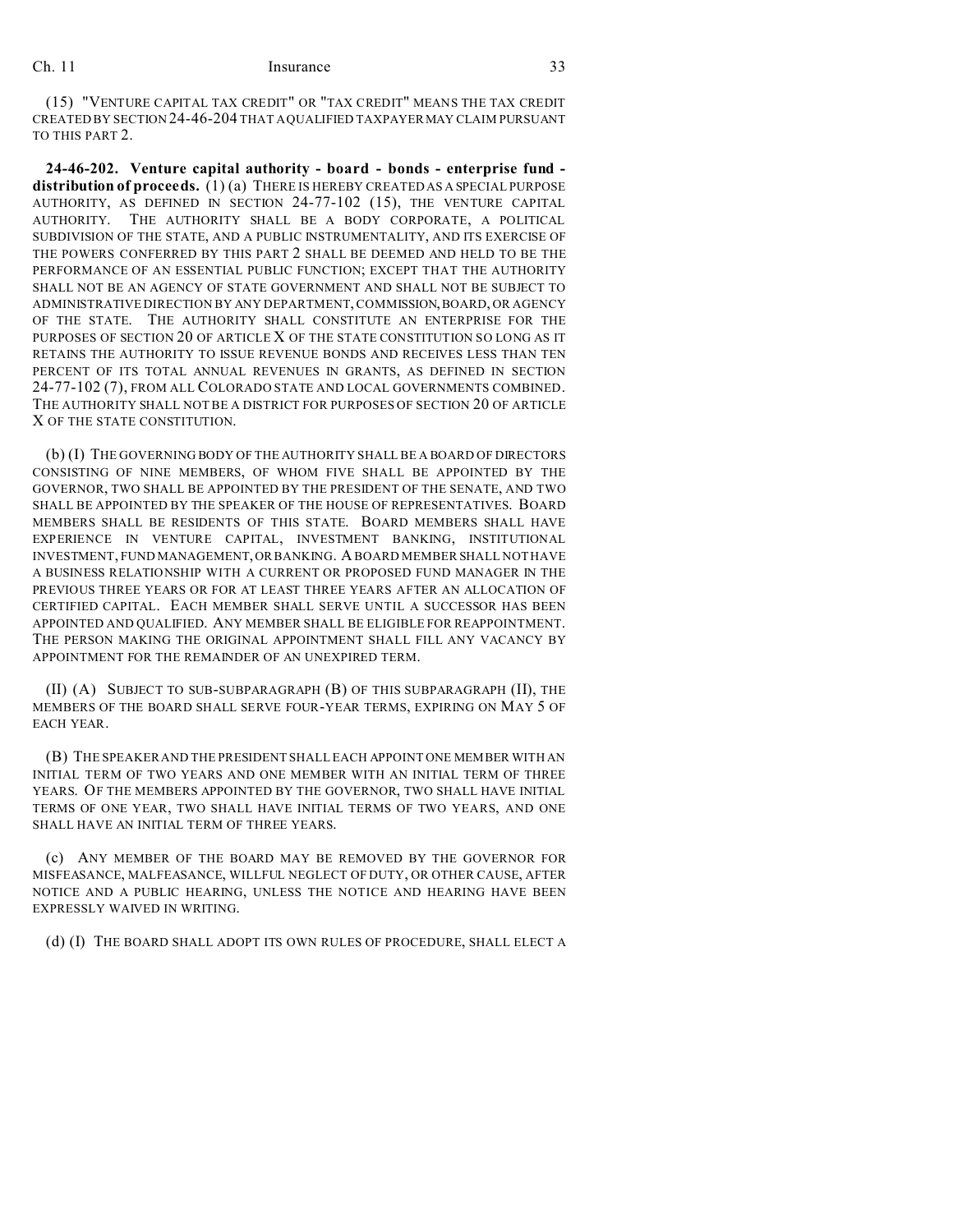CHAIR AND A VICE-CHAIR FROM ITS MEMBERSHIP, AND SHALL KEEP A RECORD OF ITS PROCEEDINGS. THE AUTHORITY MAY HIRE STAFF AS IT DEEMS NECESSARY OR CONVENIENT TO ADMINISTER THIS PART 2. THE OFFICE OF ECONOMIC DEVELOPMENT AND THE COLORADO ECONOMIC DEVELOPMENTCOMMISSION SHALL COOPERATE WITH THE AUTHORITY AND ITS STAFF IN SUCH ADMINISTRATION.

(II) THE AUTHORITY SHALL MEET AT LEAST ONCE EACH QUARTER. MEMBERS SHALL SERVE WITHOUT COMPENSATION BUT SHALL BE ENTITLED TO REIMBURSEMENT FOR ACTUAL AND NECESSARY EXPENSES INCURRED IN THE PERFORMANCE OF THEIR DUTIES.

(2) (a) THE AUTHORITY MAY, BY RESOLUTION THAT MEETS THE REQUIREMENTS OF SUBSECTION (3) OF THIS SECTION, AUTHORIZE AND ISSUE REVENUE BONDS IN AN AMOUNT NOT TO EXCEED FIVE MILLION DOLLARS IN THE AGGREGATE FOR EXPENSES OF THE AUTHORITY. BONDS MAY BE ISSUED ONLY AFTER APPROVAL BY BOTH HOUSES OF THE GENERAL ASSEMBLY ACTING EITHER BY BILL OR JOINT RESOLUTION AND AFTER APPROVAL BY THE GOVERNOR IN ACCORDANCE WITH SECTION 39 OF ARTICLE V OF THE STATE CONSTITUTION. BONDS SHALL BE PAYABLE ONLY FROM THE ENTERPRISE FUND.

(b) ALL BONDS ISSUED BY THE AUTHORITY SHALL PROVIDE THAT:

(I) NO HOLDER OF BONDS MAY COMPEL THE STATE OR ANY SUBDIVISION THEREOF TO EXERCISE ITS APPROPRIATION OR TAXING POWER; AND

(II) THE BONDS DO NOT CONSTITUTE A DEBT OR FINANCIAL OBLIGATION OF THE STATE AND ARE PAYABLE ONLY FROM THE NET REVENUES ALLOCATED TO THE AUTHORITY FOR EXPENSES AS DESIGNATED IN THE BONDS.

(3) (a) ANY RESOLUTION AUTHORIZING THE ISSUANCE OF BONDS UNDER THIS SECTION SHALL STATE:

(I) THE DATE OF ISSUANCE OF THE BONDS;

(II) A MATURITY DATE OR DATES DURING A PERIOD NOT TO EXCEED TWENTY YEARS AFTER THE DATE OF ISSUANCE OF THE BONDS;

(III) THE INTEREST RATE OR RATES ON, AND THE DENOMINATION OR DENOMINATIONS OF, THE BONDS; AND

(IV) THE MEDIUM OF PAYMENT OF THE BONDS AND THE PLACE WHERE THE BONDS WILL BE PAID.

(b) ANY RESOLUTION AUTHORIZING THE ISSUANCE OF BONDS UNDER THIS SECTION MAY:

(I) STATE THAT THE BONDS ARE TO BE ISSUED IN ONE OR MORE SERIES;

(II) STATE A RANK OR PRIORITY OF THE BONDS; AND

(III) PROVIDE FOR REDEMPTION OF THE BONDS PRIOR TO MATURITY, WITH OR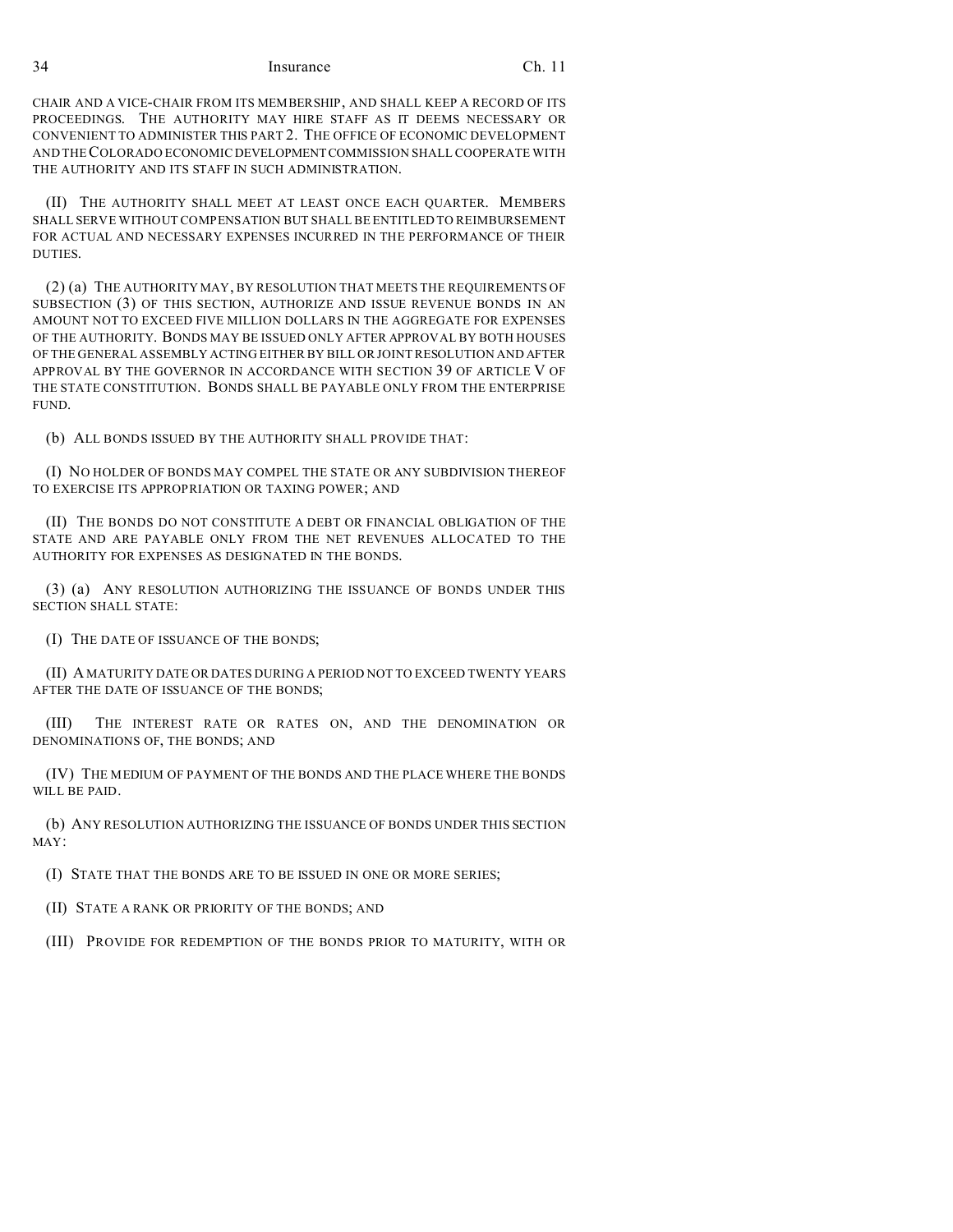# WITHOUT PREMIUM.

(4) ANY BONDS ISSUED PURSUANT TO THE TERMS OF THIS SECTION MAY BE SOLD AT PUBLIC OR PRIVATE SALE. IF BONDS ARE TO BE SOLD AT A PUBLIC SALE, THE AUTHORITY SHALL ADVERTISE THE SALE IN ANY MANNER THE AUTHORITY DEEMS APPROPRIATE. ALL BONDS ISSUED PURSUANT TO THE TERMS OF THIS SECTION SHALL BE SOLD AT A PRICE NOT LESS THAN THE PAR VALUE THEREOF, TOGETHER WITH ALL ACCRUED INTEREST UP TO THE DATE OF DELIVERY.

(5) NOTWITHSTANDING ANY PROVISION OF LAW TO THE CONTRARY, ALL BONDS ISSUED PURSUANT TO THIS SECTION ARE NEGOTIABLE.

(6) (a) A RESOLUTION PERTAINING TO ISSUANCE OF BONDS UNDER THIS SECTION MAY CONTAIN COVENANTS AS TO:

(I) THE PURPOSE TO WHICH THE PROCEEDS OF SALE OF THE BONDS MAY BE APPLIED, AND THE PERMISSIBLE USE AND DISPOSITION THEREOF;

(II) SUCH MATTERS AS ARE CUSTOMARY IN THE ISSUANCE OF REVENUE BONDS, INCLUDING, WITHOUT LIMITATION, THE ISSUANCE AND LIEN POSITION OF OTHER OR ADDITIONAL BONDS; AND

(III) BOOKS OF ACCOUNT AND THE INSPECTION AND AUDIT THEREOF.

(b) ANY RESOLUTION MADE PURSUANT TO THE TERMS OF THIS SECTION SHALL BE DEEMED A CONTRACT WITH THE HOLDERS OF THE BONDS, AND THE DUTIES OF THE AUTHORITY UNDER THE RESOLUTION SHALL BE ENFORCEABLE BY ANY APPROPRIATE ACTION IN A COURT HAVING JURISDICTION.

(7) BONDS ISSUED UNDER THIS SECTION AND BEARING THE SIGNATURES OF THE BOARD MEMBERS OF THE AUTHORITY IN OFFICE ON THE DATE OF THE SIGNING SHALL BE DEEMED VALID AND BINDING OBLIGATIONS REGARDLESS OF WHETHER, PRIOR TO DELIVERY AND PAYMENT, ANY OR ALL OF THE PERSONS WHOSE SIGNATURES APPEAR THEREON HAVE CEASED TO BE MEMBERS OF THE BOARD.

(8) (a) EXCEPT AS OTHERWISE PROVIDED IN THE RESOLUTION AUTHORIZING THE BONDS, ALL BONDS OF THE SAME ISSUE UNDER THIS SECTION SHALL HAVE A PRIOR AND PARAMOUNT LIEN ON THE NET REVENUES PLEDGED THEREFOR. THE AUTHORITY MAY PROVIDE FOR PREFERENTIAL SECURITY FOR ANY BONDS, BOTH PRINCIPAL AND INTEREST, TO BE ISSUED UNDER THIS SECTION TO THE EXTENT DEEMED FEASIBLE AND DESIRABLE BY THE AUTHORITY OVER ANY BONDS THAT MAY BE ISSUED THEREAFTER.

(b) BONDS OF THE SAME ISSUE OR SERIES ISSUED UNDER THIS SECTION SHALL BE EQUALLY AND RATABLY SECURED, WITHOUT PRIORITY BY REASON OF NUMBER, DATE, SALE, EXECUTION, OR DELIVERY, BY A LIEN ON THE NET REVENUE PLEDGED IN ACCORDANCE WITH THE TERMS OF THE RESOLUTION AUTHORIZING THE BONDS.

(9) THE AUTHORITY MAY ACCEPT GRANTS FROM ANY SOURCE AND SHALL DEPOSIT THE GRANTS IN THE ENTERPRISE FUND, WHICH FUND IS HEREBY CREATED IN THE AUTHORITY. THE ENTERPRISE FUND SHALL BE A REVOLVING FUND ADMINISTERED BY THE AUTHORITY AS A GOVERNMENT-OWNED BUSINESS THAT PROVIDES OVERSIGHT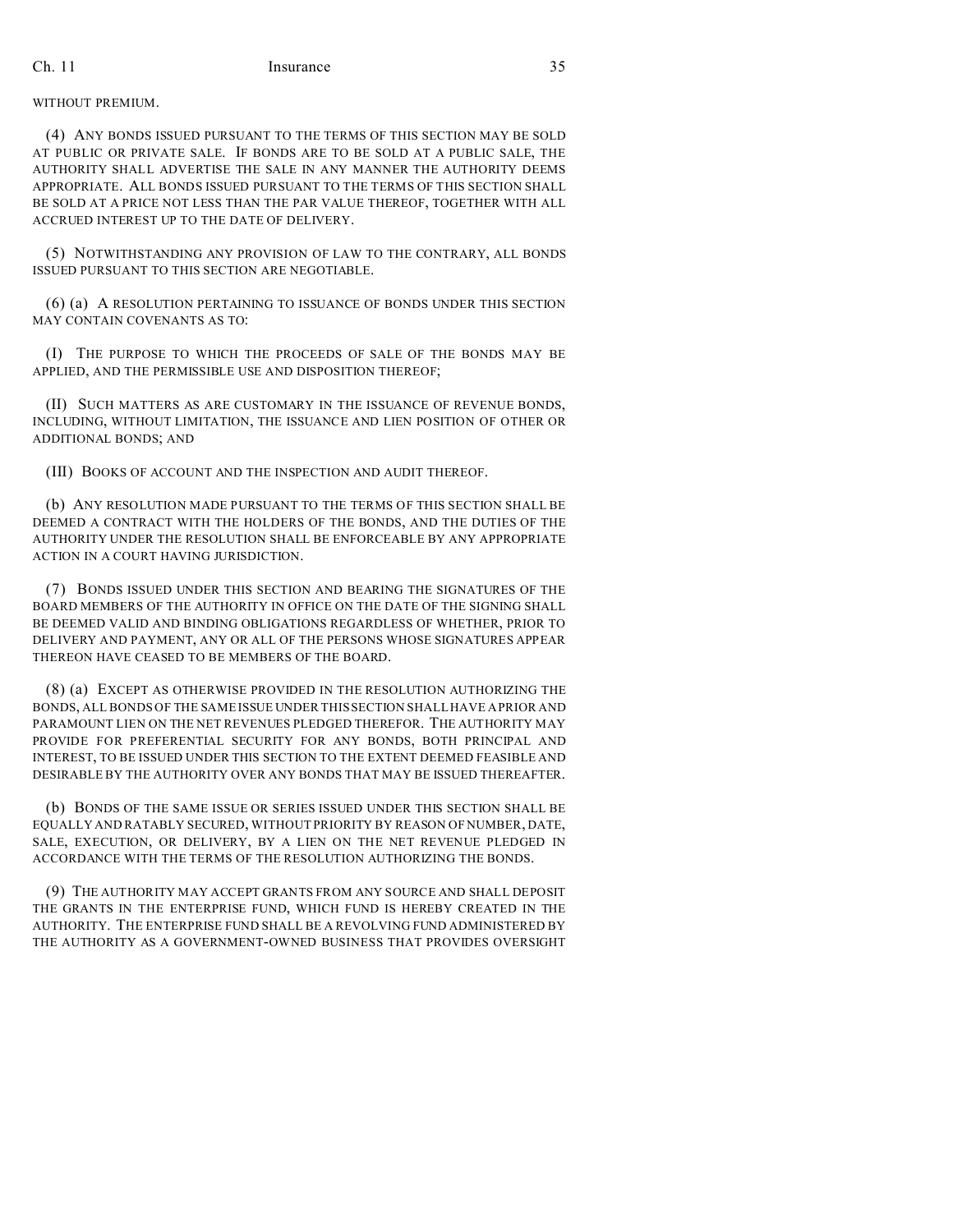CONCERNING THE INVESTMENT OF REVENUES IN THE ENTERPRISE FUND PURSUANT TO THIS PART 2. REVENUES EARNED ON THE INVESTMENT OR DEPOSIT OF MONEYS IN THE ENTERPRISE FUND SHALL BE CREDITED TO THE ENTERPRISE FUND.

(10) (a) THE AUTHORITY SHALL UTILIZE THE ENTERPRISE FUND:

(I) AS A REVOLVING, EVERGREEN FUND TO PROVIDE CONTINUED SEED AND EARLY-STAGE INVESTMENT CAPITAL TO QUALIFIED BUSINESSES AND QUALIFIED RURAL BUSINESSES, AND FOR THIS PURPOSE THE AUTHORITY SHALL TRANSFER REVENUES IN THE FUND TO ONE OR MORE VENTURE CAPITAL FUNDS FOR THE PURPOSE OF ENABLING A FUND MANAGER TO MAKE QUALIFIED INVESTMENTS; AND

(II) FOR ITS DIRECT AND INDIRECT EXPENSES IN ADMINISTERING THIS PART 2, INCLUDING REPAYMENT OF REVENUE BONDS.

(b) THE AUTHORITY SHALL DEPOSIT REVENUES FROM THE FOLLOWING SOURCES IN THE ENTERPRISE FUND:

(I) DISTRIBUTIONS OF AN AMOUNT EQUAL TO ONE HUNDRED PERCENT OF CERTIFIED CAPITAL PRIOR TO THE DISTRIBUTION OF ANY REMAINING PROCEEDS;

(II) DISTRIBUTIONS OF ALL REMAINING PROCEEDS ACCORDING TO THEAUTHORITY'S CONTRACT WITH EACH FUND MANAGER;

(III) FEES; AND

(IV) ASSESSED PENALTIES.

**24-46-203. Venture capital funds - managers - qualified investments contract - distributions.** (1) THE AUTHORITY SHALL ESTABLISH PROCEDURES AND ADDITIONAL SELECTION CRITERIA FOR, AND SHALL CONDUCT, A COMPETITIVE PROCESS FOR THE SELECTION OF ONE OR MORE FUND MANAGERS TO ESTABLISH AND MANAGE ONE OR MORE RURAL VENTURE CAPITAL FUNDS AND TO ESTABLISH AND MANAGE ONE OR MORE STATEWIDE VENTURE CAPITAL FUNDS. THE AUTHORITY SHALL ESTABLISH AND PUBLICIZE THE DEADLINES FOR THE COMPETITIVE SELECTION PROCESS. THE AUTHORITY MAY ESTABLISH REASONABLE APPLICATION FEES. IN CONDUCTING THE COMPETITIVE PROCESS, THE AUTHORITY SHALL NOT BE SUBJECT TO THE REQUIREMENTS OF THE "PROCUREMENT CODE", ARTICLES 101 TO 112 OF THIS TITLE. THE AUTHORITY SHALL SELECT FUND MANAGERS BY DECEMBER 31, 2004, AND THEREAFTER AS NECESSARY. WHEN SELECTING A FUND MANAGER, THE AUTHORITY SHALL PLACE A SIGNIFICANT EMPHASIS ON:

(a) THE TOTAL AMOUNT OF VENTURE CAPITAL MANAGED BY THE APPLICANT IN COLORADO AND ELSEWHERE;

(b) THE APPLICANT'S HISTORICAL RETURN ON INVESTMENT, WITH AN EMPHASIS ON RETURNS FROM SEED AND EARLY STAGE INVESTMENTS;

(c) THE PERCENTAGE OF PROCEEDS TO BE RETAINED BY THE APPLICANT IN COMPARISON WITH THE PERCENTAGE OF PROCEEDS TO BE DISTRIBUTED TO THE ENTERPRISE FUND.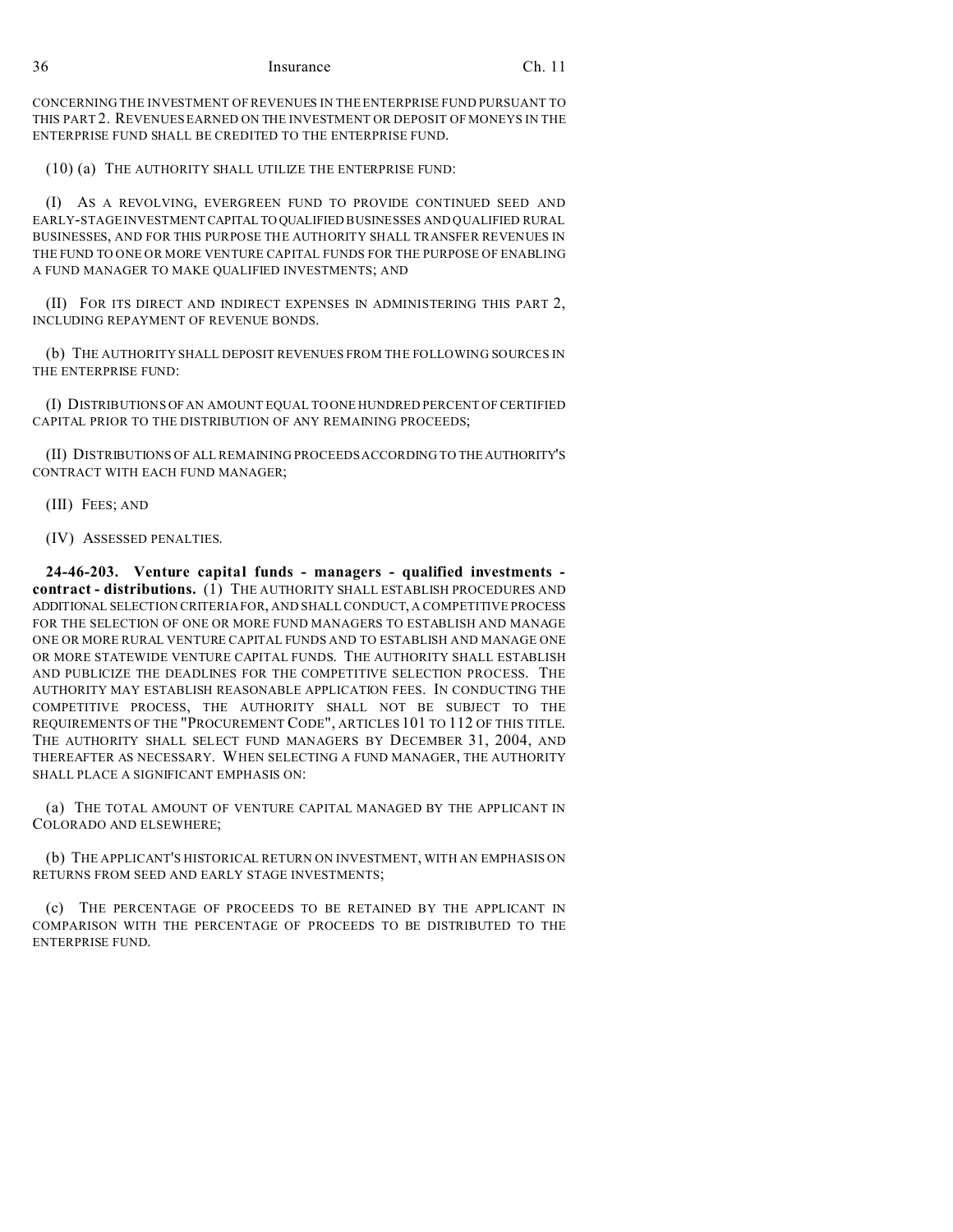# (2) THE AUTHORITY SHALL ALLOCATE:

(a) TWENTY-FIVE PERCENT OF CERTIFIED CAPITAL TO ONE OR MORE FUND MANAGERS FOR THE ESTABLISHMENT AND MANAGEMENT OF ONE OR MORE RURAL VENTURE CAPITAL FUNDS FOR THE PURPOSE OF MAKING QUALIFIED INVESTMENTS IN QUALIFIED RURAL BUSINESSES;

(b) FIFTY PERCENT OF CERTIFIED CAPITAL TO ONE OR MORE FUND MANAGERS FOR THE ESTABLISHMENT AND MANAGEMENT OF ONE OR MORE STATEWIDE VENTURE CAPITAL FUNDS FOR THE PURPOSE OF MAKING QUALIFIED INVESTMENTS IN OTHER QUALIFIED BUSINESSES; AND

(c) TWENTY-FIVE PERCENT OF CERTIFIED CAPITAL TO ONE OR MORE FUND MANAGERS FOR THE ESTABLISHMENT AND MANAGEMENT OF ONE OR MORE DISTRESSED URBAN COMMUNITY VENTURE CAPITAL FUNDS FOR THE PURPOSE OF MAKING QUALIFIED INVESTMENTS IN QUALIFIED BUSINESSES WHOSE PRINCIPAL BUSINESS OPERATIONS ARE LOCATED IN A DISTRESSED URBAN COMMUNITY.

(3) AS SOON AS PRACTICABLE AFTER THE SELECTION DATE, THE AUTHORITY AND EACH FUND MANAGER SHALL ENTER INTO A CONTRACT WHEREBY THE FUND MANAGER SHALL ESTABLISH AND MANAGE THE VENTURE CAPITAL FUNDS PURSUANT TO THIS PART 2 AND SHALL COMPLY WITH OTHER REQUIREMENTS ESTABLISHED BY THE AUTHORITY. THE CONTRACT SHALL SPECIFY THAT THE FUND MANAGER SHALL MAKE QUALIFIED INVESTMENTS ACCORDING TO THE FOLLOWING SCHEDULE:

(a) BY JANUARY 1, 2006, THE FUND MANAGER SHALL HAVE MADE AT LEAST ONE QUALIFIED INVESTMENT.

(b) WITHIN THE PERIOD ENDING THREE YEARS AFTER AN ALLOCATION DATE, A FUND MANAGER SHALL HAVE MADE QUALIFIED INVESTMENTS CUMULATIVELY EQUAL TO AT LEAST THIRTY PERCENT OF THE CERTIFIED CAPITAL ALLOCATED TO IT ON SUCH ALLOCATION DATE.

(c) WITHIN THE PERIOD ENDING FIVE YEARS AFTER AN ALLOCATION DATE, A FUND MANAGER SHALL HAVE MADE QUALIFIED INVESTMENTS CUMULATIVELY EQUAL TO AT LEAST FIFTY PERCENT OF THE CERTIFIED CAPITAL ALLOCATED TO IT ON SUCH ALLOCATION DATE.

(d) WITHIN THE PERIOD ENDING TEN YEARS AFTER AN ALLOCATION DATE, A FUND MANAGER SHALL HAVE MADE QUALIFIED INVESTMENTS CUMULATIVELY EQUAL TO AT LEAST ONE HUNDRED PERCENT OF THE CERTIFIED CAPITAL ALLOCATED TO IT ON SUCH ALLOCATION DATE.

(4) A FUND MANAGER MAY, BEFORE MAKING A PROPOSED QUALIFIED INVESTMENT IN A SPECIFIC BUSINESS, REQUEST FROM THE AUTHORITY A WRITTEN OPINION THAT THE BUSINESS IN WHICH IT PROPOSES TO INVEST IS LOCATED IN A DISTRESSED URBAN COMMUNITY OR SHOULD BE CONSIDERED A QUALIFIED BUSINESS OR QUALIFIED RURAL BUSINESS, AS APPLICABLE. UPON RECEIVING A REQUEST, THE AUTHORITY SHALL HAVE THIRTY WORKING DAYS TO DETERMINE WHETHER THE BUSINESS IS LOCATED IN A DISTRESSED URBAN COMMUNITY OR THE BUSINESS MEETS THE DEFINITION OF A QUALIFIEDBUSINESS OR QUALIFIED RURAL BUSINESS, AS APPLICABLE, AND NOTIFY THE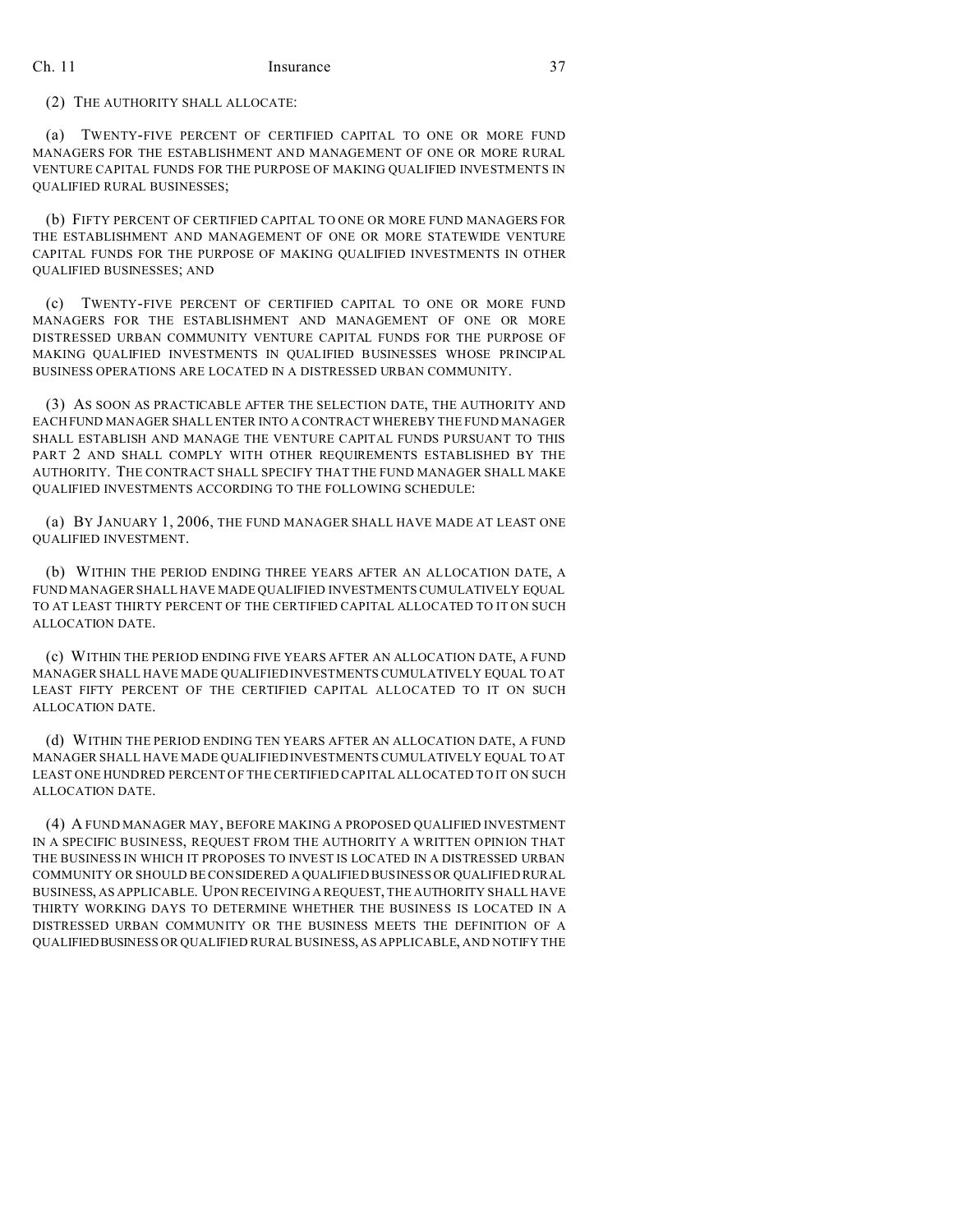FUND MANAGER OF ITS DETERMINATION WITH AN EXPLANATION OF THE DETERMINATION. IF THE AUTHORITY FAILS TO NOTIFY THE FUND MANAGER OF ITS DETERMINATION WITHIN THIRTY WORKING DAYS, THE BUSINESS IN WHICH THE FUND MANAGER PROPOSES TO INVEST SHALL BE DEEMED TO BE LOCATED IN A DISTRESSED URBAN COMMUNITY OR TO BE A QUALIFIED BUSINESS OR QUALIFIED RURAL BUSINESS, AS APPLICABLE.

(5) A FUND MANAGER SHALL INVEST ALL CERTIFIED CAPITAL NOT CURRENTLY INVESTED IN QUALIFIED INVESTMENTS IN:

(a) CASH THAT IS DEPOSITED IN A FEDERALLY INSURED FINANCIAL INSTITUTION;

(b) CERTIFICATES OF DEPOSIT IN A FEDERALLY INSURED FINANCIAL INSTITUTION;

(c) INVESTMENT SECURITIES THAT ARE OBLIGATIONS OF THE UNITED STATES, ITS AGENCIES, OR INSTRUMENTALITIES OR OBLIGATIONS THAT ARE GUARANTEED FULLY AS TO PRINCIPAL AND INTEREST BY THE UNITED STATES;

(d) DEBT INSTRUMENTS RATED AT LEAST "AA" OR ITS EQUIVALENT BY A NATIONALLY RECOGNIZED CREDIT RATING ORGANIZATION, OR ISSUED BY, OR GUARANTEED WITH RESPECT TO PAYMENT BY, AN ENTITY WHOSE UNSECURED INDEBTEDNESS IS RATED AT LEAST "AA" OR ITS EQUIVALENT BY A NATIONALLY RECOGNIZED CREDIT RATING ORGANIZATION, AND THAT ARE NOT SUBORDINATED TO OTHER UNSECURED INDEBTEDNESS OF THE ISSUER OR THE GUARANTOR, AS THE CASE MAY BE;

(e) OBLIGATIONS OF THIS STATE, ANY MUNICIPALITY IN THIS STATE, OR ANY POLITICAL SUBDIVISION THEREOF;

(f) INTERESTS IN MONEY MARKET FUNDS, THE PORTFOLIOS OF WHICH ARE LIMITED TO CASH AND OBLIGATIONS DESCRIBED IN THIS SUBSECTION (5); OR

(g) ANY OTHER INVESTMENTS APPROVED IN ADVANCE AND IN WRITING BY THE AUTHORITY.

(6) (a) THE AUTHORITY'S CONTRACT WITH A FUND MANAGER SHALL STATE THE TERMS GOVERNING THE DISTRIBUTION, OTHER THAN A QUALIFIED DISTRIBUTION, OF CERTIFIED CAPITAL AND PROCEEDS. UNLESS AUTHORIZED BY ITS CONTRACT WITH THE AUTHORITY AND UNTIL IT HAS MADE THE DISTRIBUTION SPECIFIED IN PARAGRAPH (b) OF THIS SUBSECTION (6), A FUND MANAGER SHALL NOT MAKE ANY DISTRIBUTIONS FROM:

(I) CERTIFIED CAPITAL OTHER THAN QUALIFIED DISTRIBUTIONS; OR

(II) PROCEEDS.

(b) (I) THE FUND MANAGER SHALL DISTRIBUTE TO THE AUTHORITY AN AMOUNT EQUAL TO ONE HUNDRED PERCENT OF CERTIFIED CAPITAL ALLOCATED TO VENTURE CAPITAL FUNDS MANAGED BY THE FUND MANAGER PRIOR TO MAKING DISTRIBUTIONS PURSUANT TO SUBPARAGRAPH (II) OF THIS PARAGRAPH (b). THE AUTHORITY SHALL DEPOSIT THE DISTRIBUTION IN THE ENTERPRISE FUND.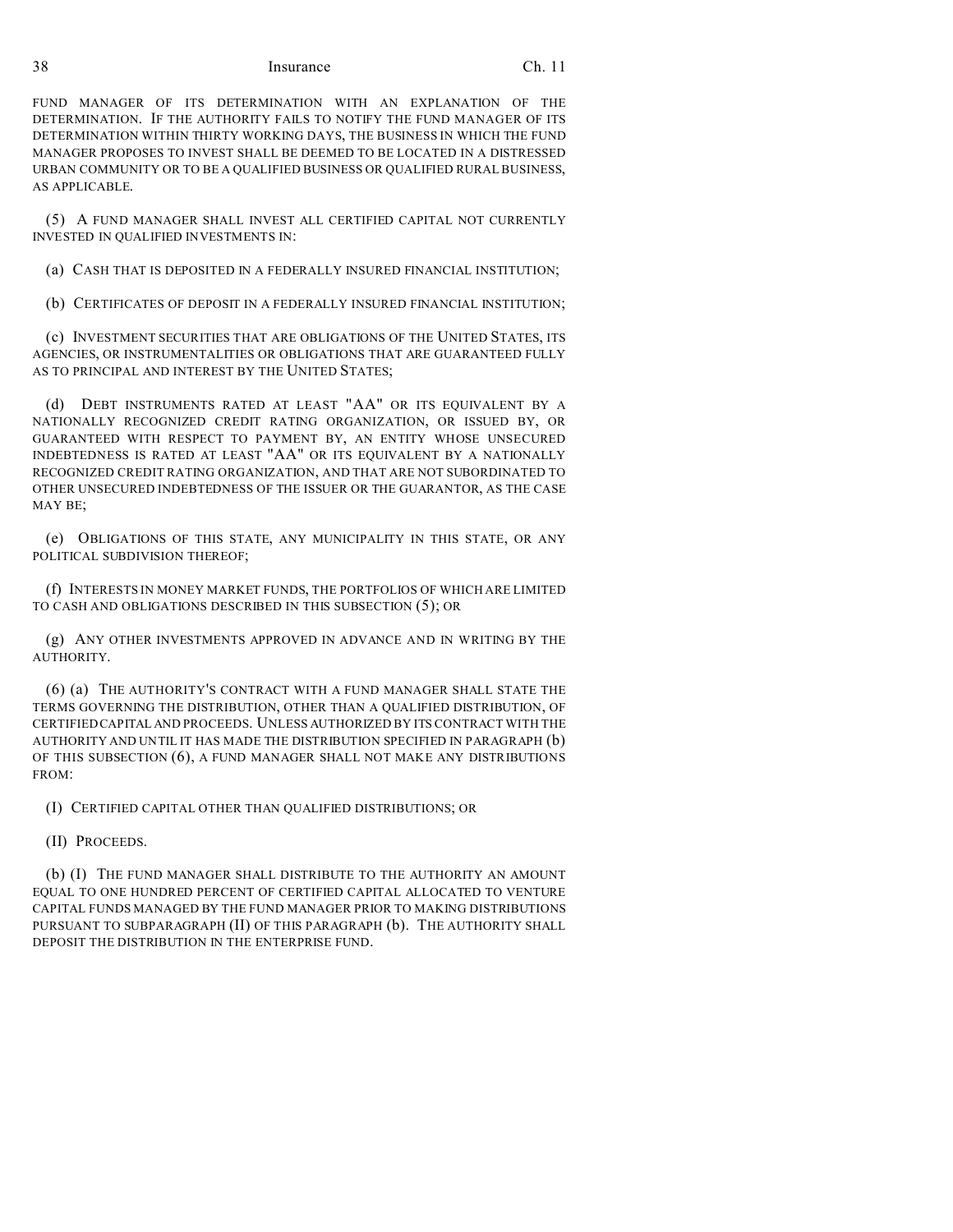(II) AFTER THE DISTRIBUTION MADE PURSUANT TO SUBPARAGRAPH (I) OF THIS PARAGRAPH (b) HAS OCCURRED, THE FUND MANAGER SHALL DISTRIBUTE ALL REMAINING CERTIFIED CAPITAL AND PROCEEDS ON A PRO-RATED BASIS BETWEEN THE AUTHORITY AND THE FUND MANAGER AS NEGOTIATED IN THE CONTRACT BY THE AUTHORITY AND AS CERTIFIED CAPITAL AND PROCEEDS BECOME AVAILABLE. THE AUTHORITY SHALL DEPOSIT THE DISTRIBUTIONS TO THE ENTERPRISE FUND.

(7) (a) IN ADDITION TO OTHER ITEMS AS SPECIFIED BY THE AUTHORITY, ON OR BEFORE JANUARY 31 OF EACH YEAR, EACH FUND MANAGER SHALL REPORT THE FOLLOWING TO THE AUTHORITY:

(I) THE BALANCE OF CERTIFIED CAPITAL AT THE END OF THE IMMEDIATELY PRECEDING CALENDAR YEAR FOR EACH VENTURE CAPITAL FUND MANAGED BY THE FUND MANAGER;

(II) THE NUMBER OF JOBS CREATED IN COLORADO FROM QUALIFIED INVESTMENTS MADE BY THE FUND MANAGER AND THE AMOUNT OF PROCEEDS, IF ANY, RECEIVED BY THE FUND MANAGER FROM THE INVESTMENTS;

(III) THE AMOUNT OF QUALIFIED DISTRIBUTIONS MADE BY THE FUND MANAGER FROM CERTIFIED CAPITAL DURING THE IMMEDIATELY PRECEDING CALENDAR YEAR; AND

(IV) ALL QUALIFIED INVESTMENTS MADE BY THE FUND MANAGER FROM CERTIFIED CAPITAL DURING THE IMMEDIATELY PRECEDING CALENDAR YEAR.

(b) ANNUALLY, AND WITHIN NINETY DAYS AFTER THE CLOSE OF ITS FISCAL YEAR, EACH FUND MANAGER SHALL PROVIDE TO THE AUTHORITY AN AUDITED FINANCIAL STATEMENT THAT INCLUDES THE OPINION OF AN INDEPENDENT CERTIFIED PUBLIC ACCOUNTANT. THE AUDIT SHALL ADDRESS THE METHODS OF OPERATION AND CONDUCT OF THE BUSINESS OF THE FUND MANAGER TO DETERMINE WHETHER THE FUND MANAGER IS COMPLYING WITH THIS PART 2 AND THE AUTHORITY'S CONTRACT AND WHETHER THE CERTIFIED CAPITAL RECEIVED BY THE FUND MANAGER HAS BEEN INVESTED AS REQUIRED UNDER THIS PART 2 AND THE AUTHORITY'S CONTRACT.

(8) VENTURECAPITAL FUND OFFERING MATERIALS SHALL INCLUDE THE FOLLOWING STATEMENT:

"**THE STATE OF COLORADO DOES NOT ENDORSE THE QUALITY OF MANAGEMENT OR THE POTENTIAL FOR EARNINGS OF SUCH FUND AND IS NOT LIABLE FOR DAMAGES OR LOSSES TO ANY INVESTOR IN THE FUND OR ANY OTHER ENTITY. SELECTION BY THE COLORADO VENTURE CAPITAL AUTHORITY TO PARTICIPATE IN THIS PROGRAM DOES NOT CONSTITUTE A RECOMMENDATION OR ENDORSEMENT OF THE VENTURE CAPITAL FUND OR ITS INVESTMENTS BY THE COLORADO VENTURE CAPITAL AUTHORITY.**"

(9) IF A FUND MANAGER VIOLATES ANY APPLICABLE PROVISION OF THIS PART 2 OR ANY MATERIALPROVISION OF THE AUTHORITY'S CONTRACT WITH THE FUND MANAGER, THE AUTHORITY MAY REQUIRE THE FUND MANAGER TO MAKE A PAYMENT IN AN AMOUNT UP TO THE AMOUNT OFCERTIFIED CAPITAL RECEIVED BY THE FUND MANAGER IN ADDITION TO PENALTIES AS DETERMINED BY THE AUTHORITY. THE PAYMENTS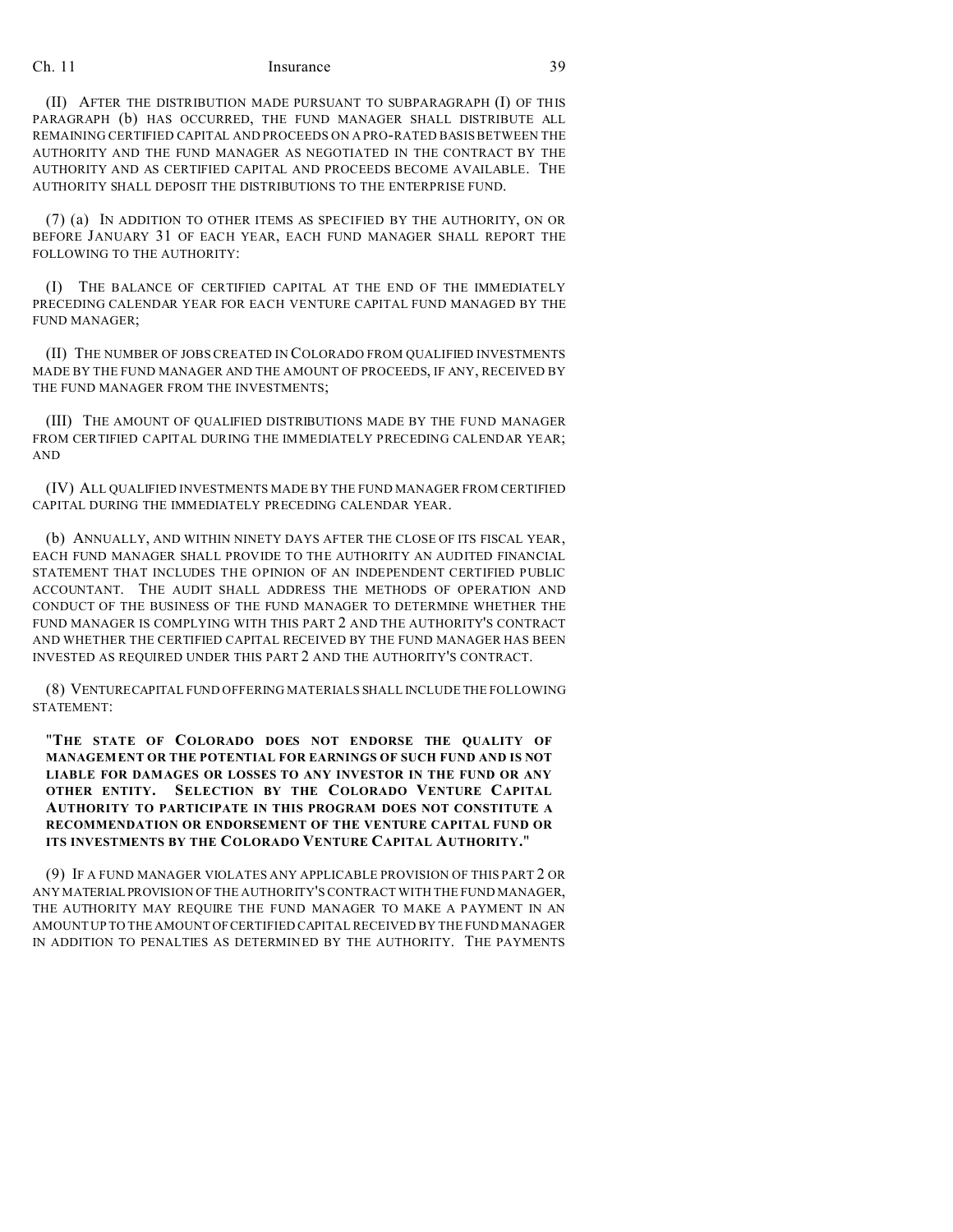SHALL BE DEPOSITED IN THE ENTERPRISE FUND. THE AUTHORITY MAY USE ADDITIONAL REMEDIES, AS SPECIFIED IN ITS CONTRACT WITH A FUND MANAGER, TO ENSURE APPROPRIATE OVERSIGHT OF THE VENTURE CAPITAL PROGRAM. THE AUTHORITY SHALL CONDUCT AN ANNUAL REVIEW OF EACH FUND MANAGER TO DETERMINE ITS COMPLIANCE WITH THE REQUIREMENTS OF THIS PART 2 AND ITS CONTRACT WITH THE AUTHORITY.

**24-46-204. Venture capital tax credits - contributions to authority - report.** (1) FOR TAX YEARS COMMENCING ON OR AFTER JANUARY 1, 2005, BUT NO LATER THAN JANUARY 1, 2014, AND SUBJECT TO THE REQUIREMENTS AND LIMITATIONS OF THIS SECTION, THERE SHALL BE ALLOWED TO ANY QUALIFIED TAXPAYER A VENTURE CAPITAL TAX CREDIT TO BE USED AGAINST THE TAXPAYER'S PREMIUM TAX LIABILITY. THE AUTHORITY SHALL ISSUE TAX CREDIT CERTIFICATES TO QUALIFIED TAXPAYERS WITH A TOTAL VALUE OF FIFTY MILLION DOLLARS TO BE TAKEN BY ONE OR MORE QUALIFIED TAXPAYERS AT THE RATE OF UP TO FIVE MILLION DOLLARS PER YEAR FOR EACH OF THE CALENDAR YEARS FROM 2005 THROUGH 2014; EXCEPT THAT IF H.B. 04-1206 IS ENACTED AT THE SECOND REGULAR SESSION OF THE SIXTY-FOURTH GENERAL ASSEMBLY, BECOMES LAW, AND IS SUBSEQUENTLY DECLARED TO BE UNCONSTITUTIONAL BY A FINAL JUDGMENT THAT INVALIDATES THE TAX CREDITS ENACTED BY SUCH BILL, THE AUTHORITY SHALL ISSUE TAX CREDIT CERTIFICATES TO QUALIFIED TAXPAYERS WITH A TOTAL VALUE OF ONE HUNDRED MILLION DOLLARS TO BE TAKEN BY ONE OR MORE QUALIFIED TAXPAYERS AT THE RATE OF UP TO TEN MILLION DOLLARS PER YEAR FOR EACH OF THE REMAINING CALENDAR YEARS THROUGH2014. A QUALIFIED TAXPAYER SHALL SUBMIT THE TAX CREDITCERTIFICATE WITH THE TAXPAYER'S TAX RETURN.

(2) UPON COMPLETION OF THE AUTHORITY'S COMPETITIVE SELECTION PROCESS FOR FUND MANAGERS PURSUANT TO SECTION 24-46-203, BUT NO EARLIER THAN JANUARY 31, 2004, AND NO LATER THAN DECEMBER 1 OF EACH YEAR FROM 2005 UNTIL 2014, THE AUTHORITY SHALL ISSUE A TAX CREDIT CERTIFICATE TO A QUALIFIED TAXPAYER PURSUANT TO SUBSECTION (5) OF THIS SECTION AND SHALL ALLOCATE CERTIFIED CAPITAL CONTRIBUTED TO THE AUTHORITY BY THE QUALIFIED TAXPAYER TO ONE OR MORE FUND MANAGERS SELECTED BY THE AUTHORITY IN ACCORDANCE WITH SECTION 24-46-203 (2).

(3) IF THE AMOUNT OF THE TAX CREDIT CLAIMED BY A QUALIFIED TAXPAYER EXCEEDS THE AMOUNT DUE ON ITS PREMIUM TAX LIABILITY IN THE TAX YEAR FOR WHICH THE TAX CREDIT IS BEING CLAIMED, THE AMOUNT OF THE TAX CREDIT NOT USED TO OFFSET TAXES MAY BE CARRIED FORWARD FOR UP TO TEN YEARS AS TAX CREDITS AGAINST THE QUALIFIED TAXPAYER'S SUBSEQUENT YEARS' PREMIUM TAX LIABILITY.

(4) A QUALIFIED TAXPAYER CLAIMING A TAX CREDIT AGAINST PREMIUM TAX LIABILITY EARNED THROUGH A CONTRIBUTION OF CERTIFIED CAPITAL TO THE AUTHORITY SHALL NOT BE REQUIRED TO PAY ANY ADDITIONAL OR RETALIATORY TAX AS A RESULT OF CLAIMING THE CREDIT.

(5) (a) AN INSURANCE COMPANY SHALL BECOME A QUALIFIED TAXPAYER IF ALL OF THE CONDITIONS OF THE TAX CREDIT CERTIFICATE AND THE FOLLOWING CONDITIONS ARE MET: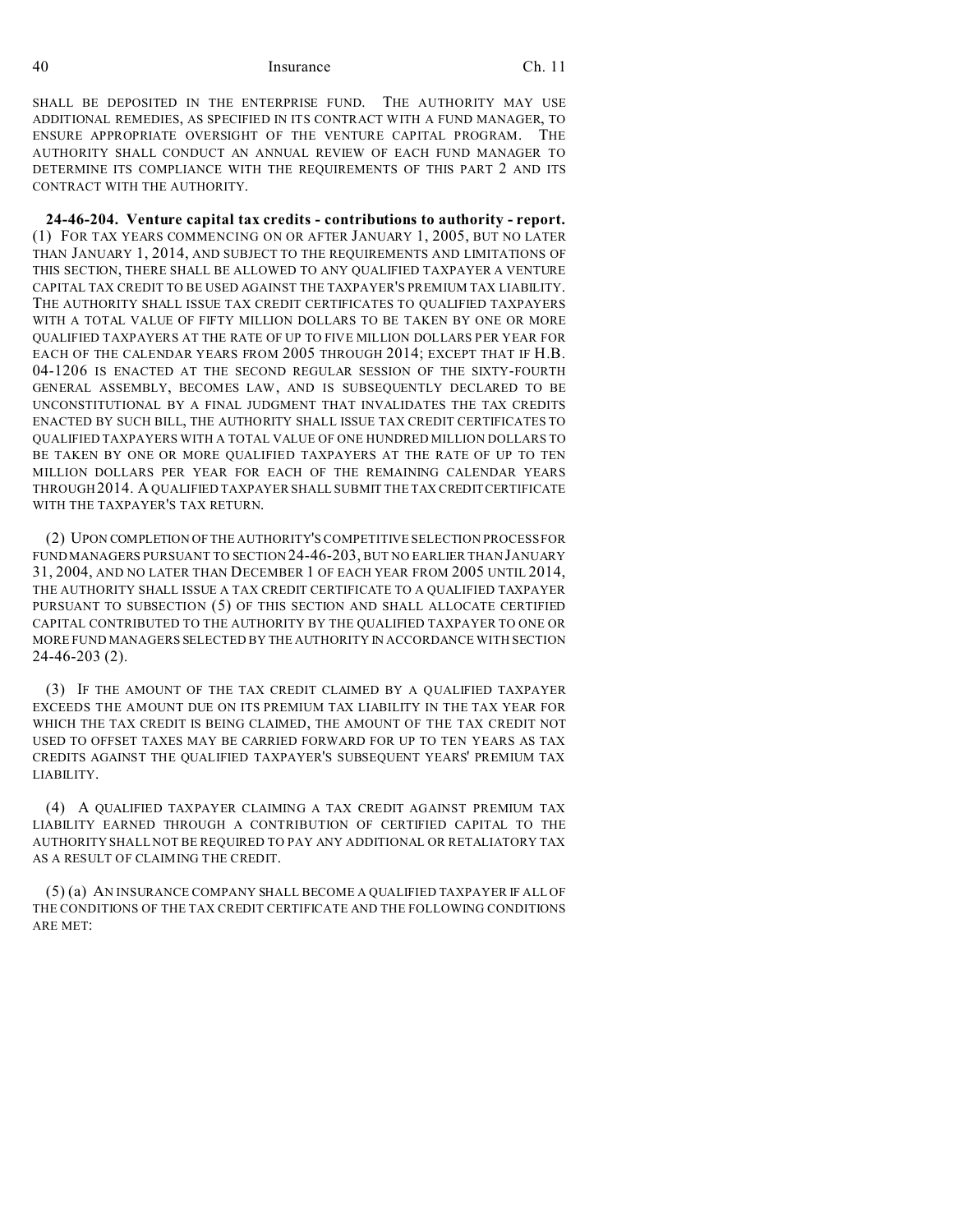(I) PURSUANT TO A FORM ESTABLISHED BY THE AUTHORITY, THE INSURANCE COMPANY SHALL MAKE A TIMELY AND IRREVOCABLE OFFER, CONTINGENT ONLY UPON THE AUTHORITY'S ISSUANCE TO THE INSURANCE COMPANY OF A TAX CREDIT CERTIFICATE, TO MAKE A SPECIFIED CONTRIBUTION OF CERTIFIED CAPITAL TO THE AUTHORITY ON DATES SPECIFIED BY THE AUTHORITY. THE OFFER SHALL INCLUDE THE REQUESTED AMOUNT OF TAX CREDITS, THE YEAR FOR WHICH THE TAX CREDITS ARE REQUESTED, THE INSURANCE COMPANY'S SPECIFIED CONTRIBUTION FOR EACH TAX CREDIT DOLLAR REQUESTED, WHICH CONTRIBUTION SHALL BE NO LESS THAN EIGHTY PERCENT OF THE REQUESTED AMOUNT OF TAX CREDITS, AND ANY OTHER INFORMATION REQUIRED BY THE AUTHORITY.

(II) THE AUTHORITY SHALL ISSUE A TAX CREDIT CERTIFICATE TO THE INSURANCE COMPANY. THE TAX CREDIT CERTIFICATE SHALL STATE THE DATE BY WHICH CASH CONTRIBUTIONS SHALL BE MADE BY THE QUALIFIED TAXPAYER, THE DATE BY WHICH TAX CREDITS SHALL BE AVAILABLE FOR USE BY THE QUALIFIED TAXPAYER, PENALTIES AND ANY OTHER REMEDIES FOR NONCOMPLIANCE, AND ANY OTHER REQUIREMENTS DEEMED NECESSARY BY THE AUTHORITY AS A CONDITION OF ISSUING THE TAX CREDIT CERTIFICATE.

(III) PURSUANT TO SUBSECTION (7) OF THIS SECTION, THE INSURANCE COMPANY TIMELY MAKES THE CONTRIBUTION OF CERTIFIED CAPITAL TO THE AUTHORITY SPECIFIED IN SUBPARAGRAPH (I) OF THIS PARAGRAPH (a).

(b) THE AUTHORITY SHALL ESTABLISH AND PUBLICIZE TO INSURANCE COMPANIES:

(I) DEADLINES FOR SUBMITTING IRREVOCABLE OFFERS FOR CONTRIBUTIONS AND FOR ISSUING TAX CREDIT CERTIFICATES;

(II) FORMS AND REQUIREMENTS FOR OFFERS AND THE CONTENT REQUIREMENTS OF SUCH OFFERS; AND

(III) ANY OTHER REQUIREMENT DETERMINED TO BE NECESSARY BY THE AUTHORITY.

(c) (I) A TAX CREDIT CERTIFICATE SHALL SPECIFY:

(A) AN AMOUNT OF MONEY THAT A QUALIFIED TAXPAYER MAY CLAIM AS A TAX CREDIT PURSUANT TO THIS SECTION;

(B) THE AMOUNT OF CERTIFIED CAPITAL THAT THE QUALIFIED TAXPAYER HAS CONTRIBUTED OR WILL CONTRIBUTE BY THE DATES SPECIFIED IN THE TAX CREDIT CERTIFICATE;

(C) THE CALENDAR YEAR IN WHICH THE TAX CREDITS MAY BE USED AGAINST THE QUALIFIED TAXPAYER'S PREMIUM TAX LIABILITY;

(D) PENALTIES AND REMEDIES IN THE EVENT OF NONCOMPLIANCE BY THE QUALIFIED TAXPAYER; AND

(E) OTHER CONDITIONS DEEMED NECESSARY BY THE AUTHORITY.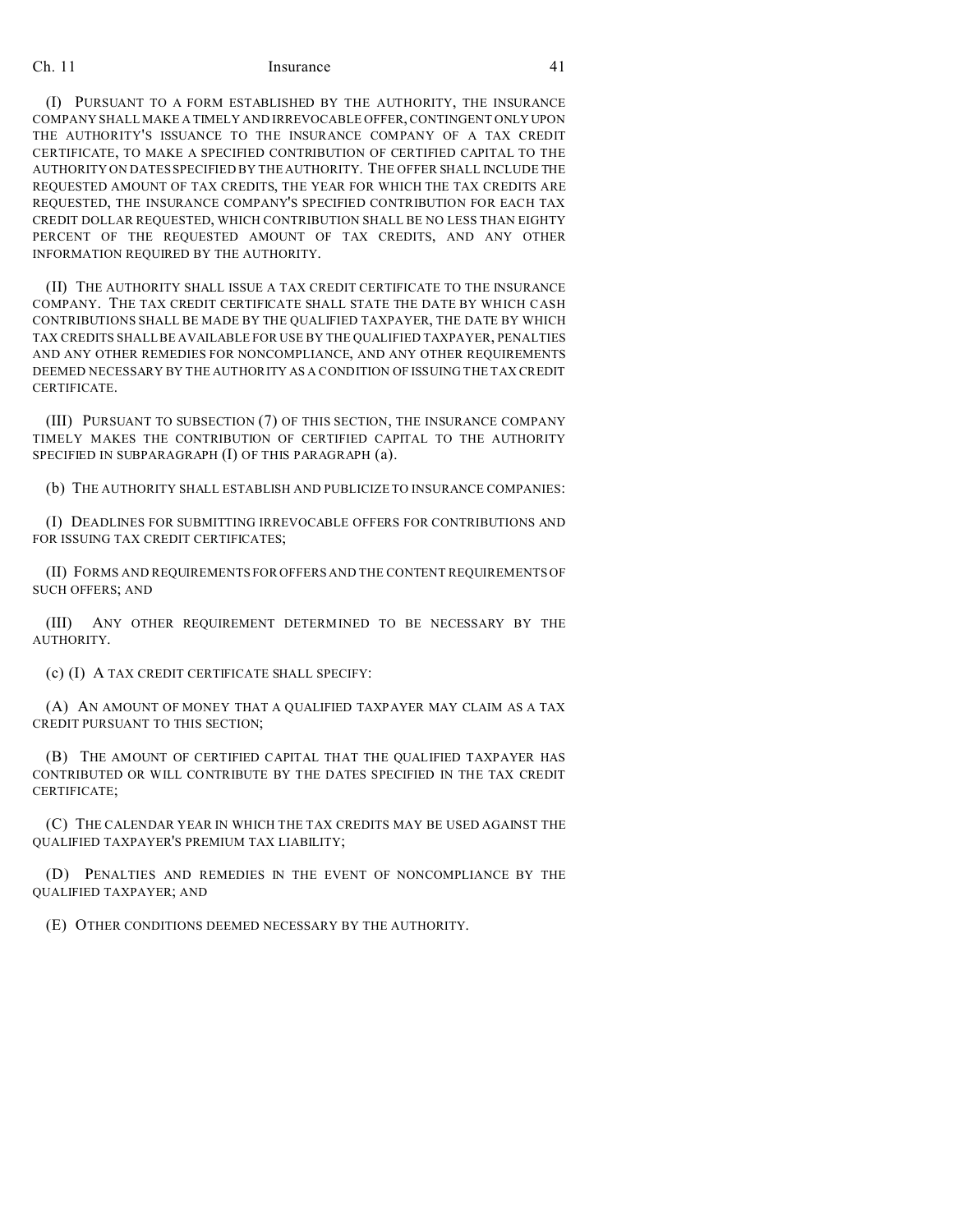(II) THE AUTHORITY SHALL CONTINUE TO ISSUE TAX CREDIT CERTIFICATES IN THE ORDER OF THE INSURANCE COMPANIES THAT HAVE OFFERED TO CONTRIBUTE THE NEXT HIGHEST VALUE PER TAX CREDIT DOLLAR REQUESTED UNTIL THE AUTHORITY HAS ISSUED FIVE MILLION DOLLARS OF TAX CREDIT CERTIFICATES PER YEAR, OR IF H.B. 04-1206 IS ENACTED AT THE SECOND REGULAR SESSION OF THE SIXTY-FOURTH GENERAL ASSEMBLY, BECOMES LAW, AND IS SUBSEQUENTLY DECLARED TO BE UNCONSTITUTIONAL, UNTIL THE AUTHORITY HAS ISSUED TEN MILLION DOLLARS OF TAX CREDIT CERTIFICATES PER YEAR; EXCEPT THAT THE AUTHORITY MAY ISSUE TAX CREDIT CERTIFICATES ON AN ANNUAL BASIS, A MULTI-YEAR BASIS, OR PERIODICALLY AS IT DEEMS NECESSARY.

(6) ON OR BEFORE JANUARY 31, 2006, AND ON OR BEFORE EACH SUCCEEDING JANUARY 31 UNTIL JANUARY 31, 2015, THE AUTHORITY SHALL PROVIDE A REPORT TO THE DIVISION OF INSURANCE IN THE DEPARTMENT OF REGULATORY AGENCIES. THE REPORT SHALL IDENTIFY EACH QUALIFIED TAXPAYER FOR THE TAX YEAR THAT ENDED DURING THE PRIOR CALENDAR YEAR BY NAME AND IDENTIFYING NUMBER ISSUED BY THE NATIONAL ASSOCIATION OF INSURANCE COMMISSIONERS, OR ANY ANALOGOUS SUCCESSOR ORGANIZATION, AND SHALL LIST THE AMOUNT OF THE TAX CREDITS ALLOWED TO THE QUALIFIED TAXPAYER.

(7) (a) TO BECOME A QUALIFIED TAXPAYER, AN INSURANCE COMPANY SHALL PAY THE SPECIFIED AMOUNT OF CERTIFIED CAPITAL TO THE AUTHORITY WHEN DUE.

(b) (I) IF AN INSURANCE COMPANY FAILS TO MAKE A PAYMENT OF CERTIFIED CAPITAL TO THE AUTHORITY WHEN DUE, THE AUTHORITY SHALL PROVIDE THE INSURANCE COMPANY WITH A NOTICE BY CERTIFIED MAIL THAT THE INSURANCE COMPANY HAS FIFTEEN WORKING DAYS TO CURE THE DEFECT. THE FIFTEEN-DAY PERIOD SHALL BEGIN ON THE DATE THE NOTICE IS POSTMARKED.

(II) FAILURE BY AN INSURANCE COMPANY TO MAKE THE PAYMENT OF CERTIFIED CAPITAL BY THE END OF THE FIFTEENTH WORKING DAY SHALL RESULT IN AN IMMEDIATE FORFEITURE OF ANY RIGHT TO CLAIM THE TAX CREDITS. THE AUTHORITY SHALL BE AUTHORIZED TO REALLOCATE SUCH TAX CREDITS TO OTHER QUALIFIED TAXPAYERS AS DEEMED NECESSARY BY THE AUTHORITY. REALLOCATION SHALL NOT DIMINISH THE AUTHORITY'S ABILITY TO USE PENALTIES AND REMEDIES AS STATED IN THE TAX CERTIFICATE.

(III) THE AUTHORITY SHALL ASSESS PENALTIES AGAINST A QUALIFIED TAXPAYER THAT FAILS TO MAKE THE PAYMENT OF CERTIFIED CAPITAL BY THE END OF THE FIFTEENTH WORKING DAY AS STATED IN THE TAX CREDIT CERTIFICATE AND MAY PURSUE OTHER REMEDIES AND ACTIONS AS STATED IN THE TAX CERTIFICATE.

**24-46-205. Administrative expenses.** ALL DIRECT AND INDIRECT EXPENDITURES INCURRED BY THE AUTHORITY IN CARRYING OUT THE RESPONSIBILITIES ASSIGNED IN THIS PART 2 SHALL BE PAID FROM THE ENTERPRISE FUND WITHOUT THE NECESSITY OF AN APPROPRIATION BY THE GENERAL ASSEMBLY.

**24-46-206. Office - report.** THE OFFICE OF ECONOMIC DEVELOPMENT SHALL ASSIST THE AUTHORITY IN ADMINISTERING THIS PART 2. THE AUTHORITY SHALL SUBMIT A REPORT TO THE STATE AUDITOR ON FEBRUARY 1 OF EACH YEAR REGARDING THE RESULTS OF THE IMPLEMENTATION OF THIS PART 2. THE STATE AUDITOR SHALL